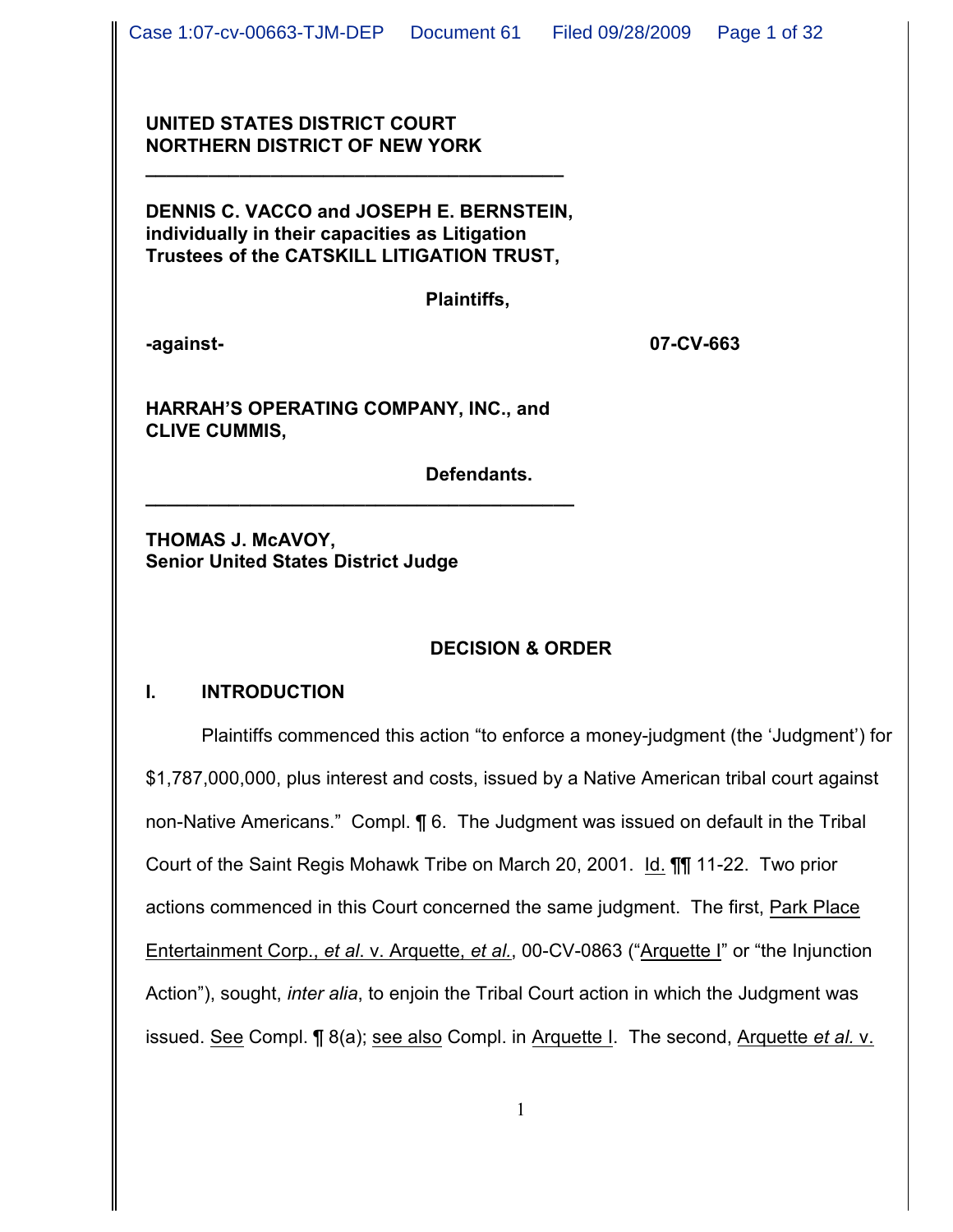Park Place Entertainment Corp. & Cummis, 01-CV-1058 ("Arquette II" or "the First Enforcement Action"), sought to enforce the Judgment. See Compl. ¶ 8(a); see also Compl. in Arquette II. Both prior actions were dismissed without prejudice based upon reported settlements. See Compl. ¶ 8(a); see also 3/31/03 "Judgment Dismissing Action Based Upon Settlement" in Arquette I [dkt. # 50 ]; 3/31/03 "Judgment Dismissing Action Based Upon Settlement" in Arquette II [dkt. # 56].

The current action seeks, "in effect, [to] reinstate[]" Arquette II to enforce the March 20, 2001 Judgment issued in the Tribal Court. Compl. ¶ 8(a). Defendants moved to dismiss the action pursuant Fed. R. Civ. P. 12(b)(6) on the grounds that: (a) the named Plaintiffs are improper parties because they obtained their interest in the Judgment pursuant to an assignment prohibited by New York Judiciary Law § 489(1); and (b) the issue raised in this action was previously settled. See generally, Def. Mem. L. [dkt. # 16-2]. Plaintiffs opposed the motion. See generally Plt. Mem. L. [dkt. # 17-1]. The Court denied the motion with leave to renew as a Rule 56 motion because the parties relied on factual materials beyond the pleadings. See 10/29/08 Dec. & Ord., dkt. # 42.

After a period of limited discovery, Defendants filed a motion for summary judgment pursuant to Fed. R. Civ. P. 56 seeking to dismiss the action for several reasons, including that the issue raised in this action was previously settled. See Def. Mot., dkt. # 45, # 48. Plaintiffs opposed the motion, dkt. # 49 - # 55, and Defendants filed a reply. See Reply dkt. # 58. The motion is now before the Court on the papers submitted.

#### **II. STANDARD OF REVIEW**

The standard to review a motion for summary judgment is well settled, adequately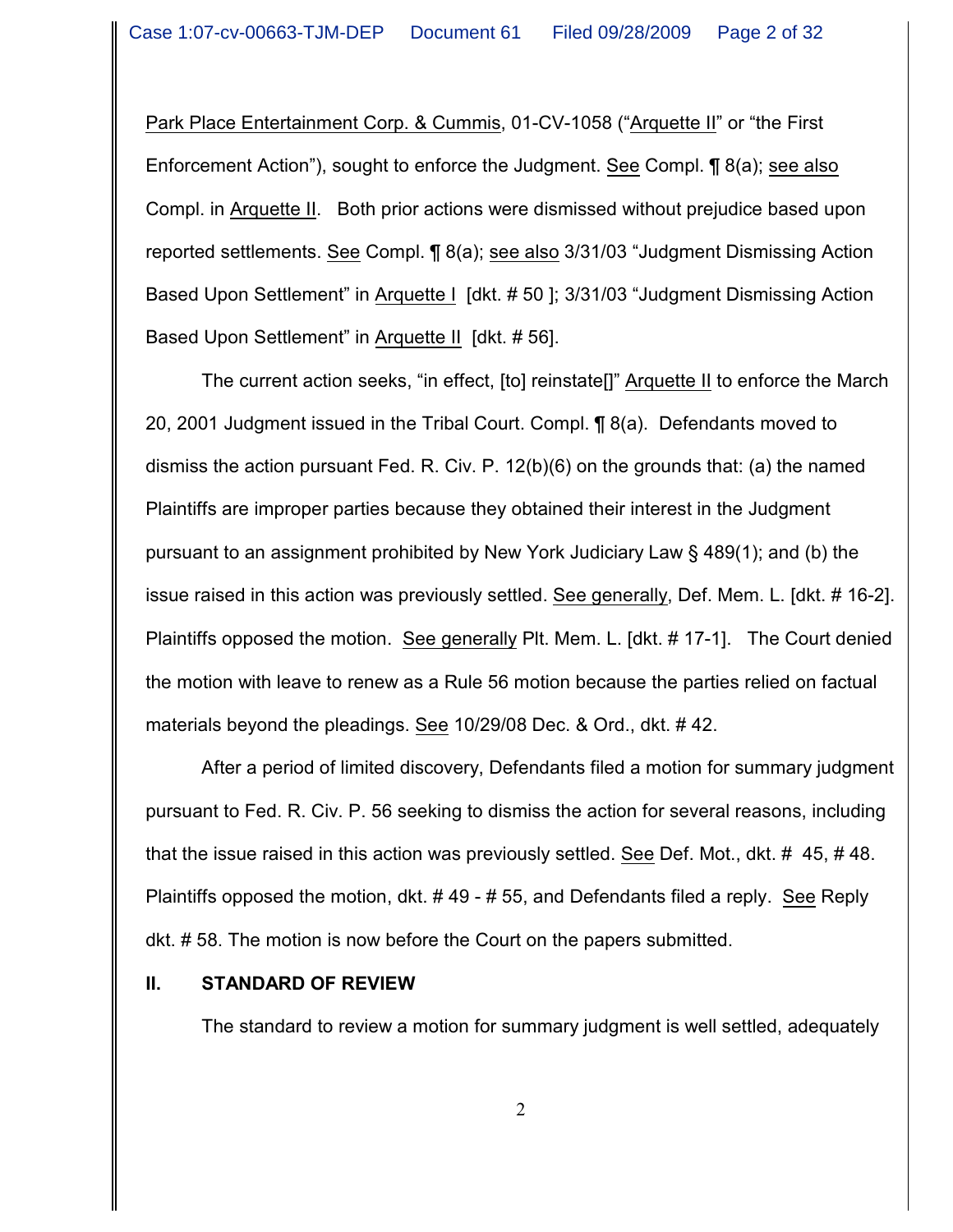set forth by the parties in their memoranda of law, and need not be repeated here. The Court will apply this standard to the pending motion.

#### **III. BACKGROUND**

This case arises in the midst of a long-standing dispute within the St. Regis Mohawk Tribe ("the Tribe") regarding the system of governance in the Tribe, and the uncertainty by the Executive Branch of the U.S. government as to which system of tribal government it would recognize for purposes of interaction with the U.S. government. See United States v. Sandoval, 231 U.S. 28, 46-47, 34 S. Ct. 1, 5-6 (1913)(tribal status for purposes of recognition by the U.S. government is determined by Congress, not the courts); United States v. Holliday, 70 U.S. 407, 419 (1865) (if "the executive and other political departments" recognize an Indian tribe "this court must do the same"); Iron Crow v. Ogallala Sioux Tribe of the Pine Ridge Reservation, 129 F. Supp. 15, 19 (D.S.D. 1955) (Congress has delegated to the Bureau of Indian Affairs and the Secretary of the Interior the authority to recognize tribal courts), aff'd 231 F.2d 89 (8th Cir. 1956); see also Ransom v. Babbitt, 69 F. Supp. 2d 141 (D.D.C. 1999) ("In situations of federal-tribal government interaction where the federal government must decide what tribal entity to recognize as the government, it must do so in harmony with the principles of tribal self-determination."). The historical background relevant to U.S. government recognition of Tribal authority is provided only to give historical context to the circumstances existing at the time that the central and determinative issue on this motion occurred.

The history of the internal conflicts relating to the government of the Tribe up to 1999 is set forth in detail in the Ransom decision. Id. at 143-47. In summary, "[f]rom 1802 until 1995 . . . the Tribe operated under a Three Chief System of government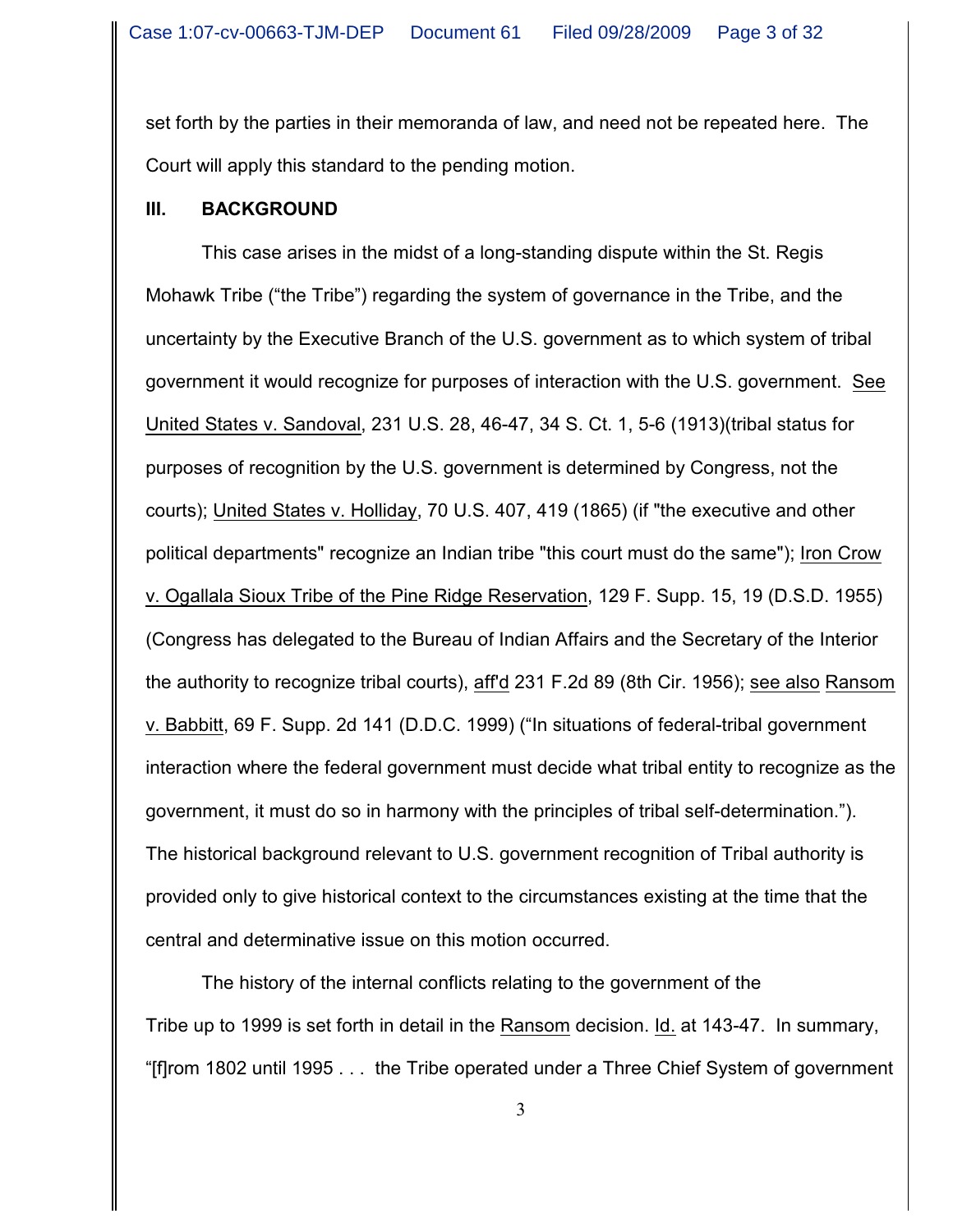whereby three Chiefs, elected by Mohawk voters, together acted as the Tribe's governing body for staggered, three-year terms." Id. at 143. The BIA recognized the Three Chief System of government as the legitimate government of the St. Regis Mohawk Tribe during this period.

 In June of 1995, the Tribe held a referendum on a proposed new tribal constitution which would have replaced the Three Chiefs system with a government consisting of three branches, including a tribal court. Id. By its own terms, the proposed constitution required a 51% vote of the Tribe to be validly adopted. Id. The constitution narrowly failed to receive the requisite 51% vote in the June 1995 referendum. Id. Notwithstanding the failure of the constitution to be validly adopted, the Mohawk Tribal Clerk certified that the constitution had in fact been adopted and the then-existing Chiefs began to operate as the Tribal Legislative Council under the new constitution. Id.

The failure of the proposed constitution to receive 51% of the vote created internal conflict within the Tribe, leading to a second referendum on June 5, 1996, in which the Tribe was asked to vote on the validity of the constitution. By a vote of 651 to 339, the Tribe rejected the constitution's validity. Id. at 144. In subsequent referenda in 1996, the Tribe voted for the election of a new slate of chiefs and, by a vote of 394 to 17, voted that the Tribal Court was without authority. Id. at 144-46.

Despite the failure of the constitution to be validly adopted and the subsequent referenda in which the Tribe disclaimed that the proposed constitution had any effect, the BIA initially recognized the constitutional government as the legitimate government of the St. Regis Mohawk Tribe. Id. at 144-45. The newly-elected Three Chiefs brought an action in federal court in the District of Columbia (the Ransom v.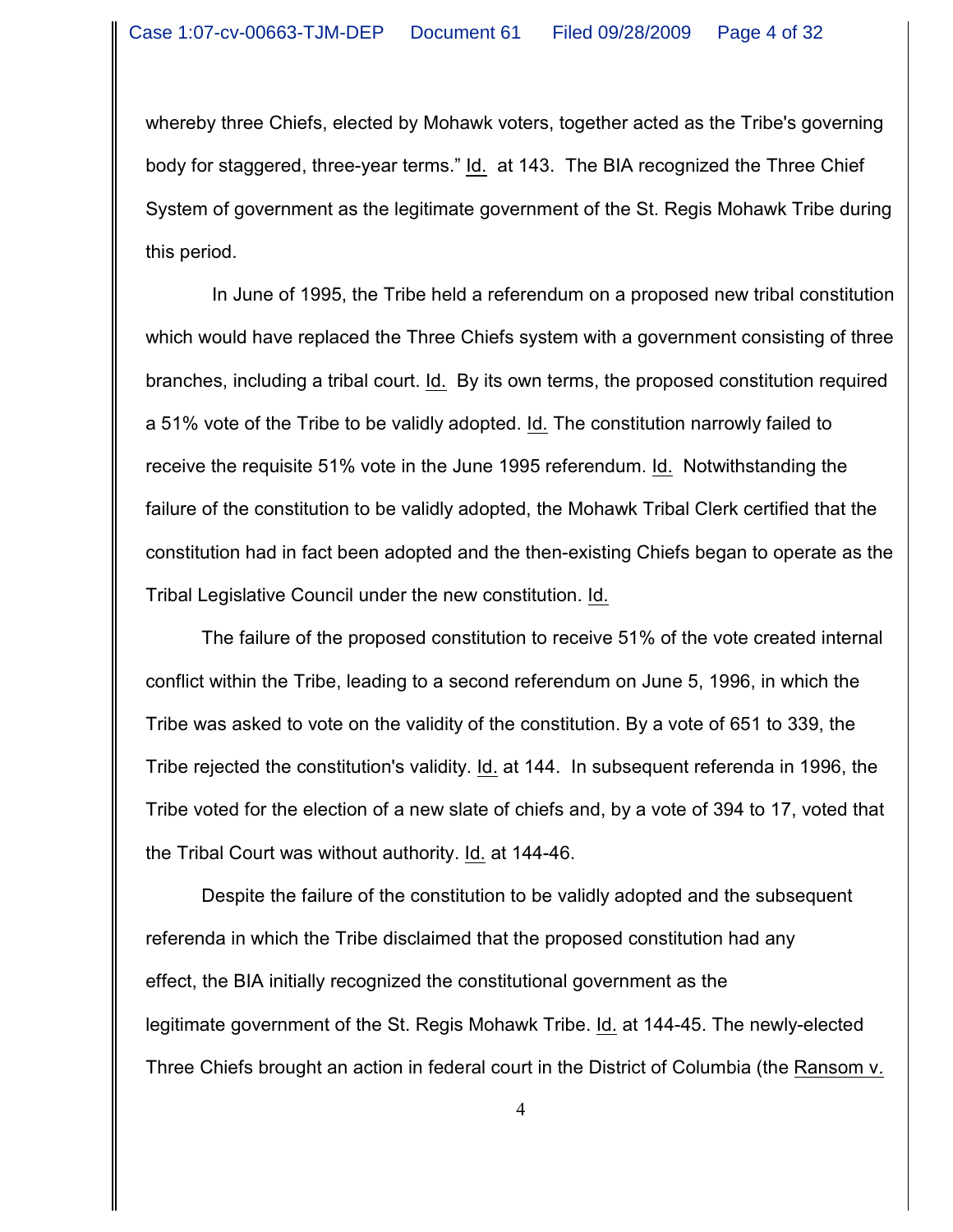Babbitt case) seeking judicial review of the BIA's decision. In May 1999, the Three Chiefs government passed a resolution rescinding the Tribe's Judiciary Act of 1994 (which had established the Tribal Court) thereby abolishing the Tribal Court. The group within the Tribe opposed to the Three Chiefs system of government asserted that, at the time this resolution was passed, the Three Chiefs system of government was not recognized by the Tribe or the DOI as the government of the Tribe. Thus, this group contended that the Three Chiefs lacked authority to rescind the Judiciary Act of 1994, and the Tribal Court continued to operate.

 The District Court of the District of Columbia ruled on September 30, 1999 in Ransom that the BIA had acted arbitrarily and capriciously in refusing to recognize the Three Chiefs government. Id. at 155. The BIA took an appeal from that decision. However, the BIA advised the Three Chiefs on February 4, 2000 that, pending appeal of the Ransom decision, the BIA would recognize the Three Chiefs system of government. See Carpinello Decl. Ex. I. The BIA field representative's decision to recognize the Three Chiefs was appealed by the proponents of the constitutional government, and, on April 24, 2000, their appeal was rejected by the Director of the Eastern Region of the BIA. See Carpinello Decl. Ex. J. That decision, in turn, was appealed to the Interior Board of Indian Appeals ("IBIA") which determined that any appeal would be stayed pending the results of an upcoming election in June 2000. See Carpinello Decl. Ex. K. The sitting Three Chiefs were reelected in that election and moved to dismiss the administrative appeal. That motion was granted on August 25, 2000. See Carpinello Decl. Ex. L.

In April of 2000, an agreement was reached between the St. Regis Mohawk Tribal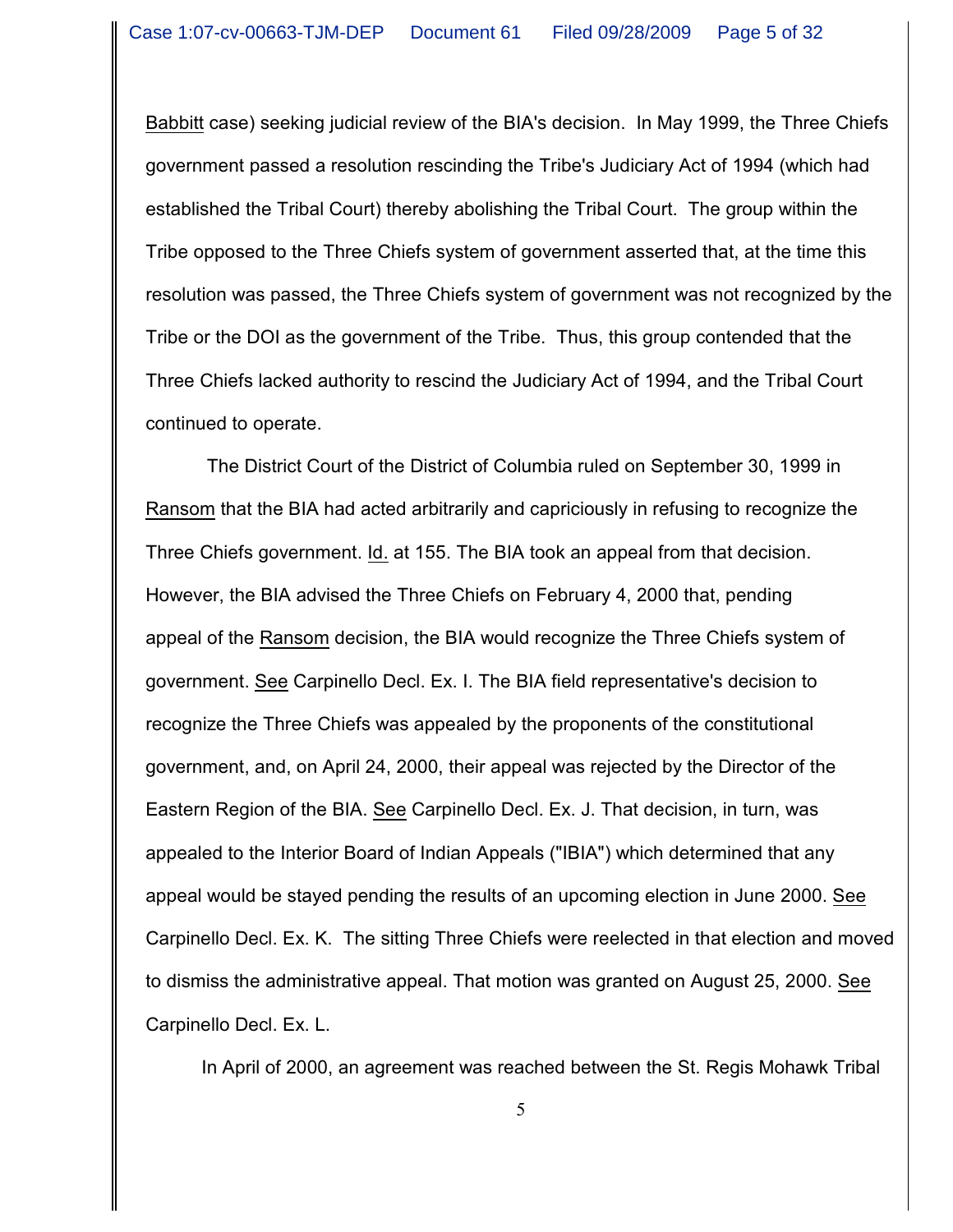Council and Park Place Entertainment Corporation (Park Place<sup>1</sup>) to develop an Indian gaming casino in cooperation with the Tribe in Monticello, New York. Shortly after the agreement was reached, a faction of the Tribe opposed to the Three Chiefs system of government and the Tribal Council - the Arquette parties - filed a class action lawsuit in a tribal court established under the constitutional government (the "Tribal Court") against Park Place and its officers. The action sought (a) to annul the Tribal Council's agreement with Park Place, and (b) billions of dollars in damages for the alleged tortious interference with the relationship between the Mohawk Tribe and another company (Monticello Raceway Development Co., L.L.C.) that purportedly had already entered into a contract with the Mohawk Tribe for the development of a casino in Monticello.

On June 2, 2000, Park Place and its officers commenced an action in this court against the named-plaintiffs in the Tribal Court action (the "Arquette Parties")<sup>2</sup> seeking (1) a declaration that the Tribal Court was without proper authority, and (2) an injunction barring the litigation in the Tribal Court. See Park Place Entertainment Corp., *et al*. v. Arquette, *et al.*, 00-CV-0863 (Arquette I ). The Arquette Parties appeared in the federal court action through counsel, Michael Rhodes-Devey, Esq. This Court determined that it lacked subject matter jurisdiction to entertain the matter and dismissed the action on September 16, 2000. See Park Place Entertainment Corp., *et al*. v. Arquette, *et al.*, 113 F.

 $^{\rm 1}$ Park Place changed its name to Caesar's Entertainment, Inc., and merged with Harrah's on June 28, 2005. Carpinello Aug., 13, 2007 Decl. ¶ 2, dkt. # 16-2.

 $^2$ The defendants in "<u>Arquette I</u>" were: Marlene Arquette, Ella Peters, Dick Peters, Benette White, Louis Gray, Roy Tarbell, David Lazore, Troy Lazore, Henry Gibson, Matt David, Randy Connors, Julius D. Herne, Patty Lazore Mancuso, Noel W hite, Carolyn Tarbell, Ellene Herne, Glenn Hill, Sr., Barbara Lazore, Phil Tarbell, Kerney Cole, Mary Dianee Lazore, Russell Lazore, Joanne King, Rena Smoke, Charlie Terrance, Irma W hite Moore, Lois Thomas, Carol Herne and Bryan Garrow.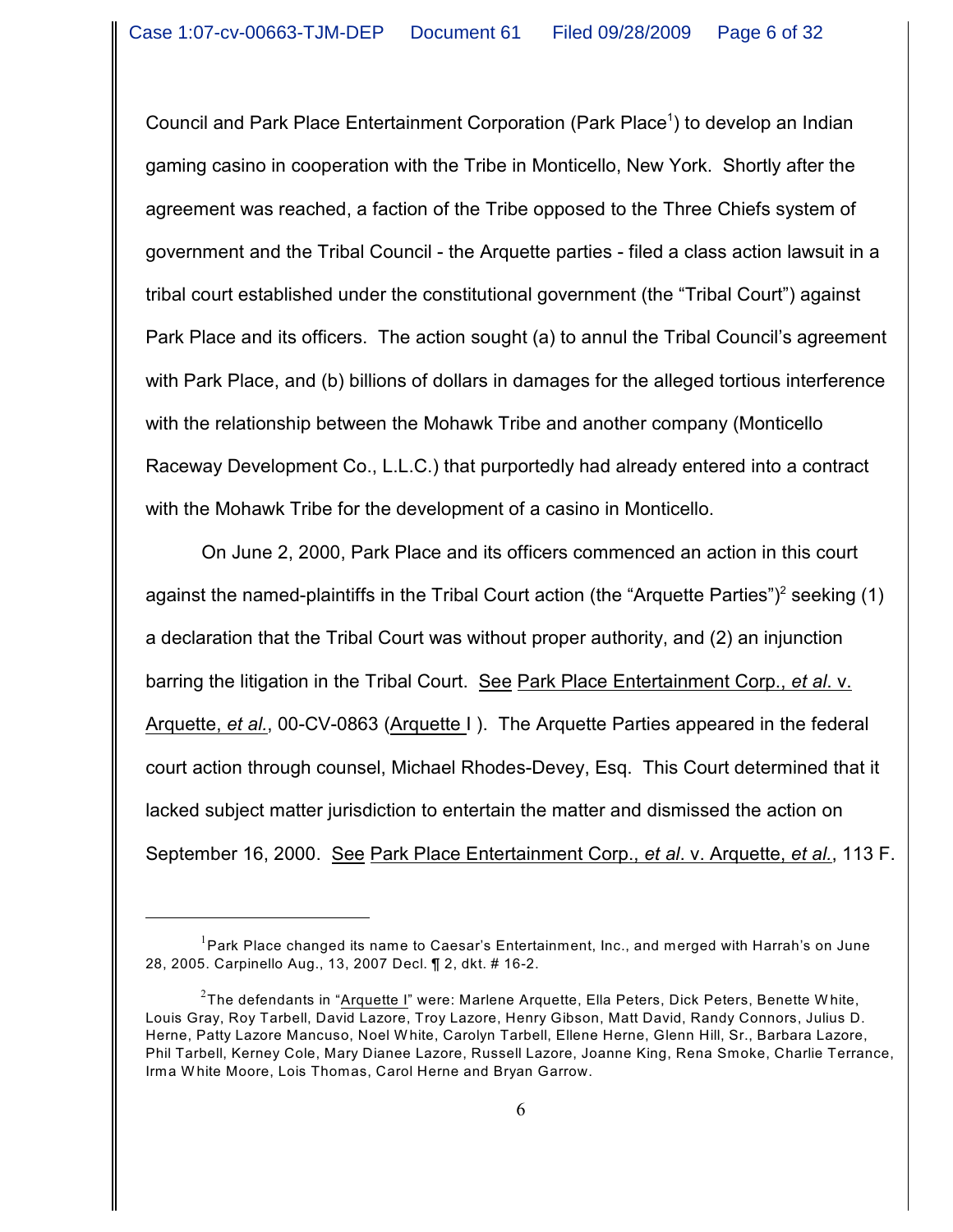Supp.2d 322 (N.D.N.Y. 2000). The decision was appealed to the United States Court of Appeals for the Second Circuit.

On October 6, 2000, the BIA advised the Three Chiefs that it had withdrawn its

appeal of the Ransom decision and had "recognized the Chiefs elected under the Tribe's

traditional government. Accordingly, the Department is now precluded from recognizing

the former constitutional government, including the judicial system established under that

constitution." See Carpinello Decl. Ex. M. The BIA further stated:

As the recognized governmental authority at Akwesasne and in the absence of a governing document adopted by the people, the St. Regis Mohawk Tribal Council determines what authority, if any, its governmental units may exercise. Since you have determined that the "constitutional faction" and its court system are without any legislative authority, the Bureau of Indian Affairs shall disregard any issuance by that "court" of any summons, appearance notices, suits, etc.

Id. at ¶ 3 .

On March 20, 2001, a default judgment in the amount of \$1,787,000,000, plus interest and costs, was issued against Park Place and its officers in the Tribal Court. On June 27, 2001, the Arquette Parties commenced Arquette II (Arquette *et al.* v. Park Place Entertainment Corp. & Cummis, 01-CV-1058) in this Court seeking to enforce the Tribal Court Judgment against Park Place and one of its officers, Clive Cummis. The Arquette Parties were represented in Arquette II by attorney Henry M. Greenberg, Esq.

On March 29, 2001, Park Place and Cummis commenced an action in New York State Supreme Court against most of the Arquette parties and their attorney, Michael Rhodes-Devey, alleging claims for defamation and *prima facie* tort arising from the Tribal Court action. Although commenced in New York County, the case was transferred to Franklin County, New York and has been referred to by the parties as "the Franklin County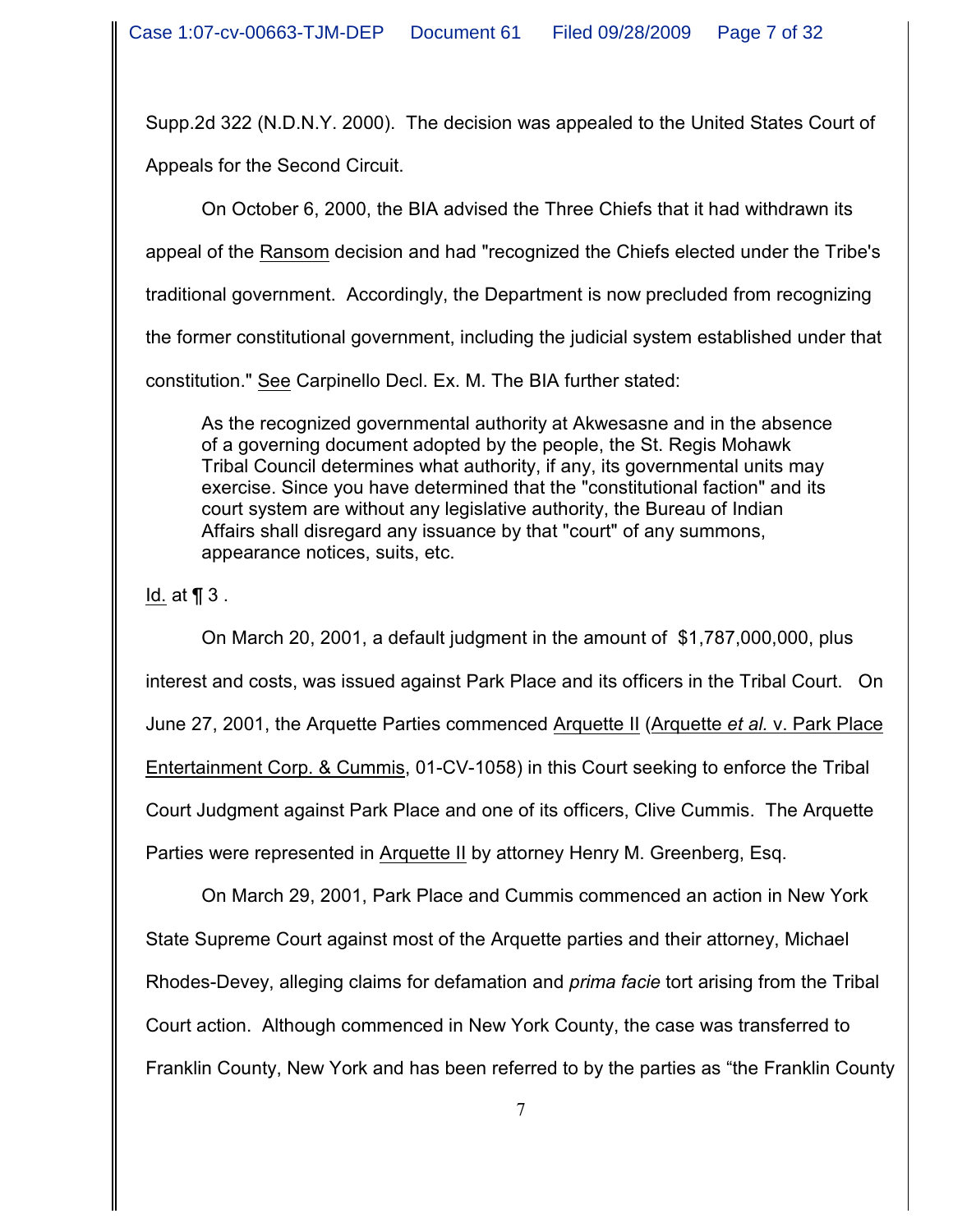Action."

Sometime between March 20, 2001 and May 14, 2001, the "Catskill Group" (consisting of groups of casino developers, including Monticello Raceway Development Co., L.L.C., in favor of the development and management by Monticello Raceway Development Co., L.L.C. of a casino at the Monticello Raceway in Sullivan County, New York), brought an action in the Southern District of New York against Park Place claiming tortious interference with contractual relations, interference with prospective business relationships, and violations of the Donnelly Act. See Catskill Dev., L.L.C. v. Park Place Entm't Corp., 144 F. Supp.2d 215 (S.D.N.Y. 2001). The claims in that action, which included a tortious interference with contractual relations claim similar to that asserted in the Tribal Court, were eventually dismissed *en toto* after years of litigation. See Catskill Dev., L.L.C. v. Park Place Entm't Corp., 547 F.3d 115 (2d Cir. 2008). Familiarity with the numerous decisions in the "Catskill Group litigation" is presumed.

 On August 20, 2001, Defendants in Arquette II moved for summary judgment in this Court, contending, *inter alia*, that the Tribal Court did not exist under Tribal law and, therefore, the Judgment was a nullity and could not be enforced in federal court.<sup>3</sup> Plaintiffs cross-moved for summary judgment in the same action on October 30, 2001.<sup>4</sup> The motions were scheduled to be decided, based upon the written submissions alone, at

<sup>&</sup>lt;sup>3</sup> See Def. Mot. S. J. in <u>Arquette *et al.* v. Park Place Entertainment Corp. & Cummis</u>, 01-CV-1058 [dkt. # 11].

<sup>&</sup>lt;sup>4</sup> See Plt. Cross-Mot. S. J. in <u>Arquette *et al.* v. Park Place Entertainment Corp. & Cummis</u>, 01-CV-1058 [dkt. # 15].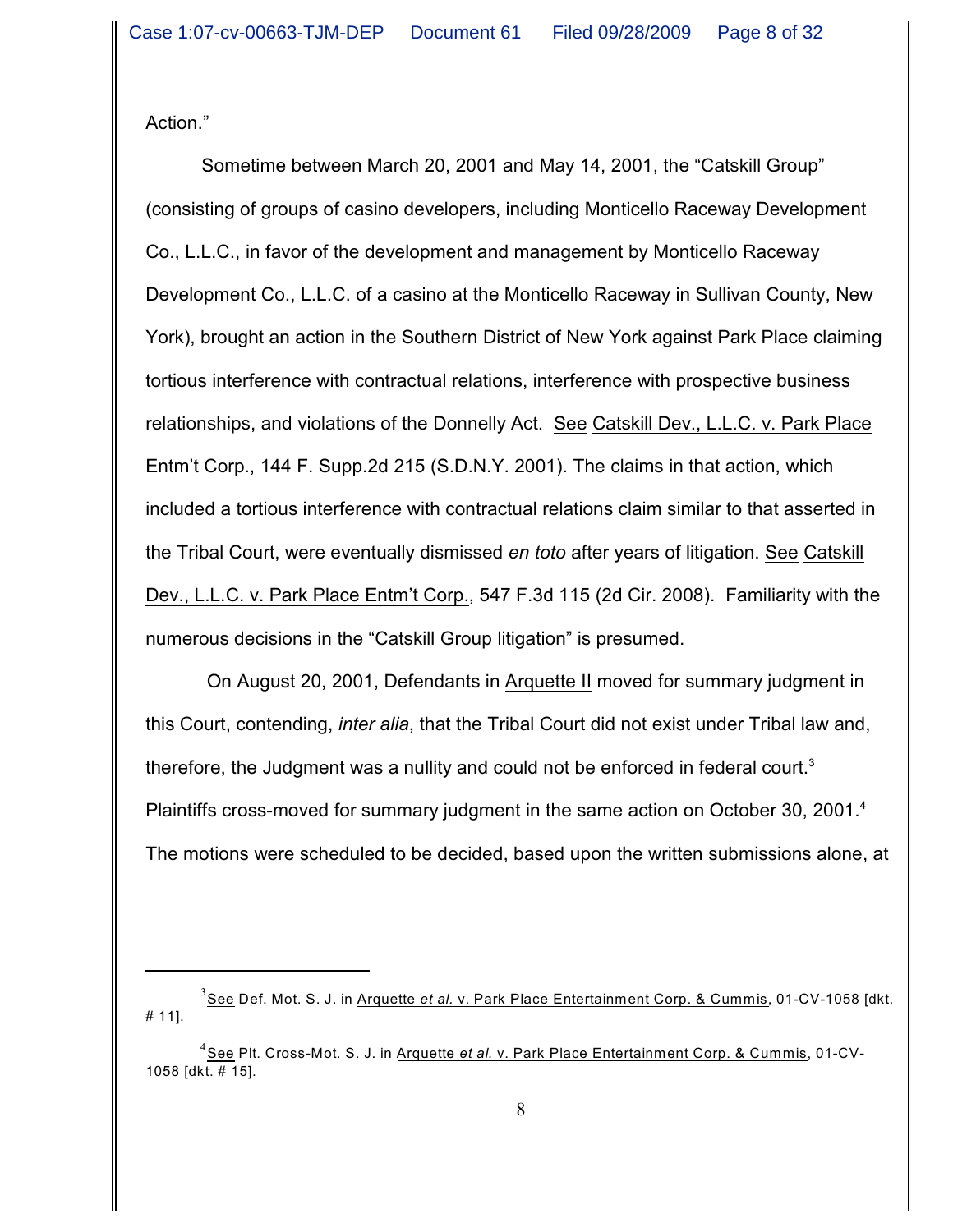the Court's January 14, 2002 motion calendar.<sup>5</sup>

On January 12, 2002, the Second Circuit Court of Appeals issued a Summary

Order on the appeal in Arquette I (Park Place Entertainment Corp., *et al*. v. Arquette, *et*

*al.*), ordering that Arquette I

be remanded to the district court for further development of the record with regard to the letter of Michael J. Anderson, Deputy Assistant Secretary of the United States Department of the Interior ("DOI"), to Chiefs Ransom, Smoke and Thompson of the Saint Regis Mohawk Tribal Council, dated October 6, 2000 (indicating that the DOI is precluded from recognizing the constitutional government and constitutional court of the St. Regis Mohawk Tribe), the impact of this letter, if any, on the [ ] disposition of the case, and the DOI's current position with regard to the legitimacy of the constitutional government and constitutional court.

Summary Order, Park Place Entertainment Corp., *et al*. v. Arquette, *et al.*, 00-9365 (2d

Cir. 2001). $^{6}$ 

On remand and after several conferences with United States Magistrate Judge

David Peebles to develop the record as mandated by the Second Circuit's Summary

Order, the Court issued an order on July 29, 2002 that provided as follows:

The parties have now had numerous conferences with Judge Peebles and together have explored the current position of the DOI on the governing structure of the St. Regis Mohawk Tribe. It now appears that the DOI recognizes the Three Chiefs system of government for the Tribe, and that a Tribal Council Resolution invalidated the Tribal Court system. Further, the Court notes that it appears a referendum vote was held by the Tribe in which the Tribe voted the Tribal Court was without authority. See Ransom v. Babbit, 69 F. Supp.2d 141, 153 (D. D.C. 1999)(the vote against the Court was 394 of the 411 cast).

In light of these new developments, the Court must determine how to

<sup>&</sup>lt;sup>5</sup> See dkt. entries # 30 & # 35 in Arquette e*t al.* v. Park Place Entertainment Corp. & Cummis, 01-CV-1058.

<sup>&</sup>lt;sup>6</sup>The Summary Order is contained at dkt. # 24 in <u>Park Place Entertainment Corp., *et al*. v. Arquette,</u> *et al.*, 00-CV-0863.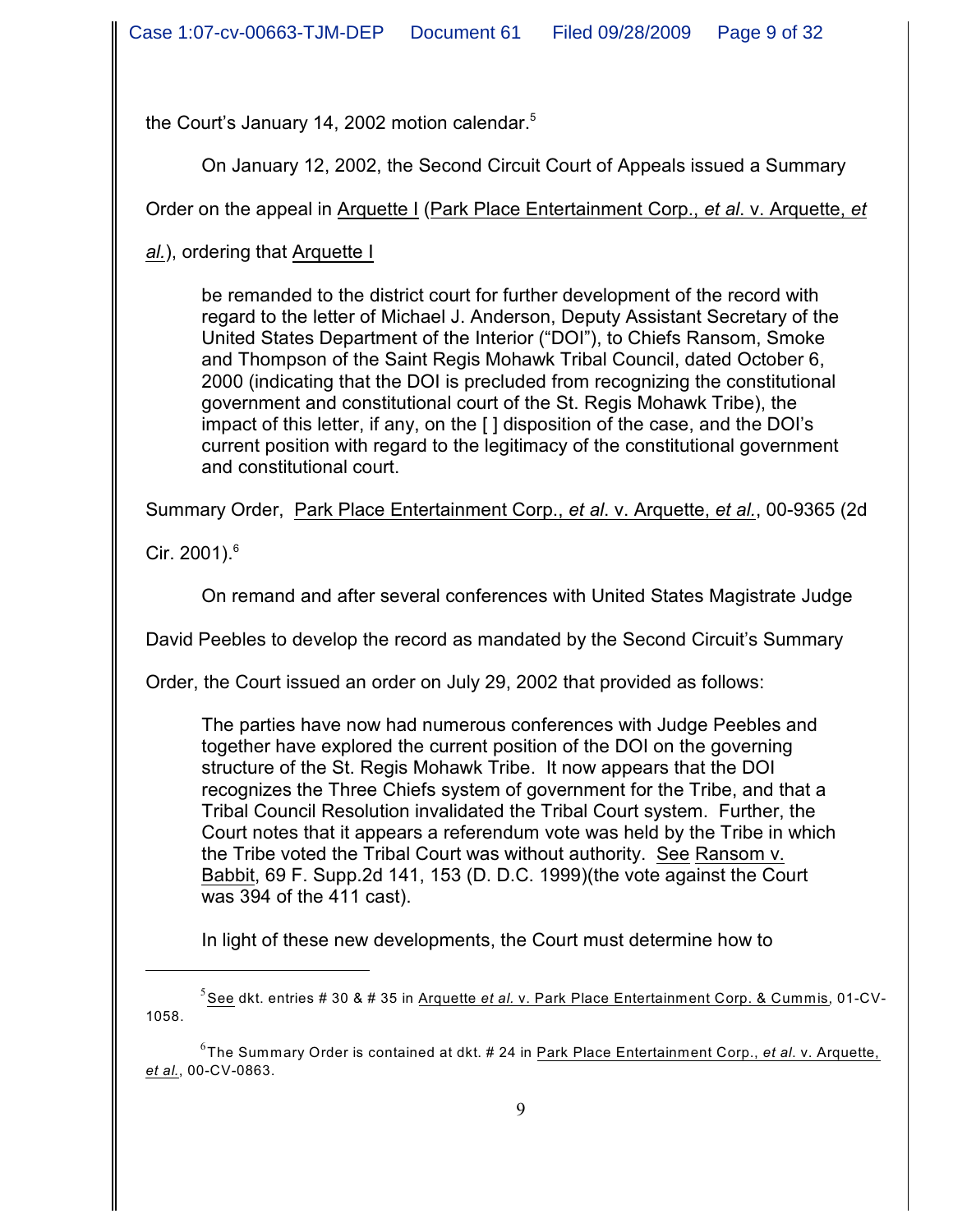proceed. The Court is aware that the parties disagree substantially on the future course of this action. Defendants request that the action be transferred directly to the Second Circuit. The Plaintiffs contend the matter should remain before the district court. The Court finds that in order to make such a determination, further briefing is necessary. Consequently, the parties shall have 45 days from the date of this Order to brief the following issues:

(1) What remedies, if any, are available at the tribal level; and

(2) Does this Court have subject matter jurisdiction over this action?

(3) If this Court has subject matter jurisdiction over this action, should the case proceed in this Court or should it be transferred to the Second Circuit?

7/29/02 Decision & Order in the Injunction Action.<sup>7</sup>

In September 2002, the attorneys for the parties began discussing between themselves a settlement of the pending actions. See Carpinello Decl. ¶ 43. After the parties submitted their supplemental briefing as ordered by the Court, the parties, through their attorneys, engaged in several conferences with Magistrate Judge Peebles for the purpose of attempting to settle *both* Arquette I (the Injunction Action) and Arquette II (the First Enforcement Action). See dkt. entries # 43 (minute entry of 10/22/02 settlement conference); # 45 (minute entry of 2/13/03 settlement conference); # 47 (minute entry of 3/18/03 settlement conference) in Arquette I (the Injunction Action); dkt. entries # 50 (minute entry of 10/22/02 settlement conference); # 52 (minute entry of 2/13/03 settlement conference); # 54 (minute entry of 3/18/03 settlement conference) in Arquette II (the First Enforcement Action). At the October 22, 2002 settlement conference, the attorneys advised Magistrate Judge Peebles that they were "close" to a settlement and requested

The 7/29/02 Decision & Order is dkt. # 39 in Park Place Entertainment Corp., *et al*. v. Arquette, *et* 7 *al.*, 00-CV-0863.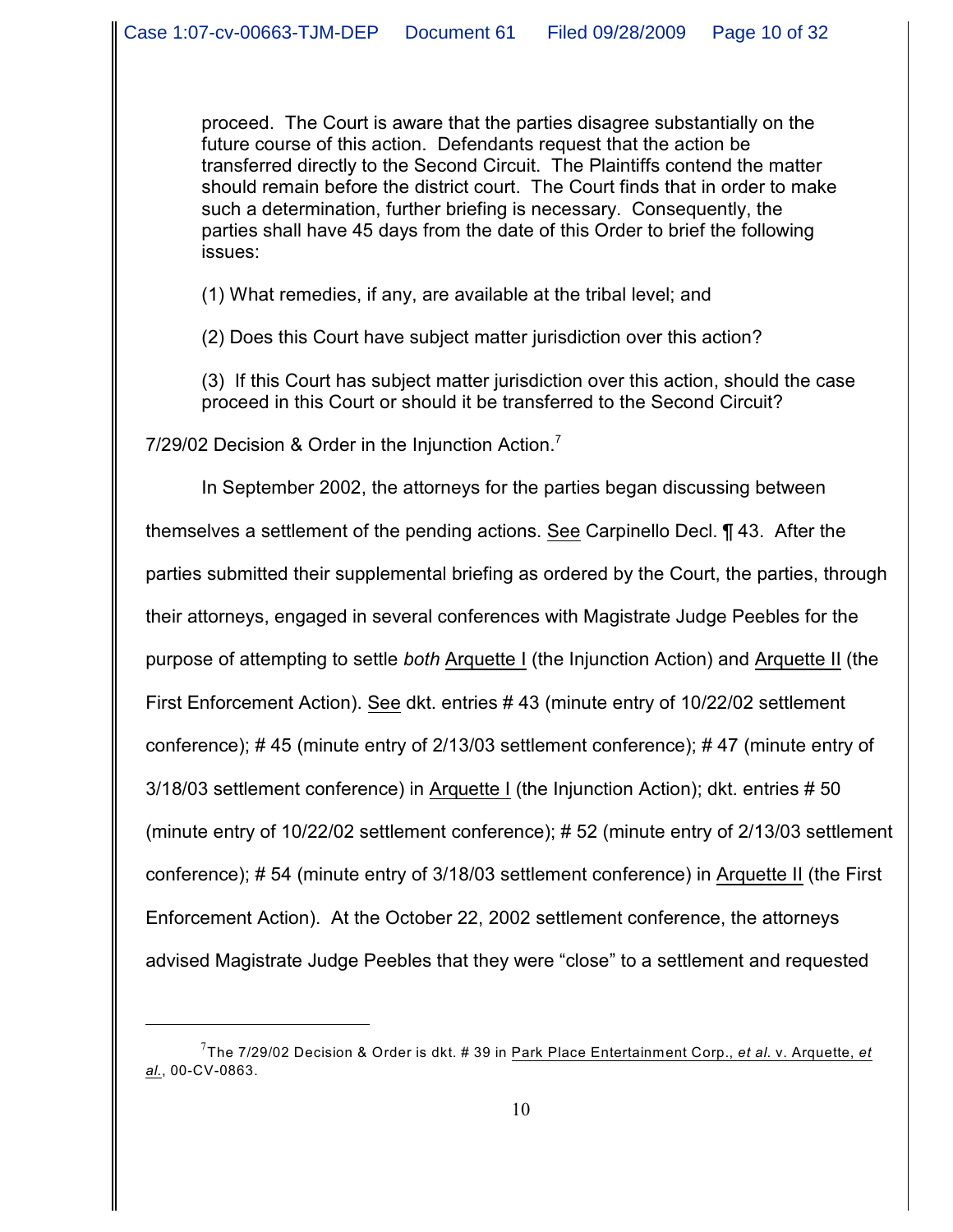that the Court hold the pending motions in abeyance to allow the parties to finalize settlement. See Minute Entry (attached as Ex. Z to Carpinello Decl.). The Court agreed to hold the motions in abeyance pending further settlement discussions with Magistrate Judge Peebles. Id.

The minute entry for the February 13, 2003 telephone conference indicates that "[d]rafts of settlement agreements have been exchanged & 4 weeks is needed to complete final agreement. Parties report that there are a large number of signatories involved, whereas some are now deceased & are looking to the estates for signatures." 02/13/2003 Minute Entry, dkt. # 52 in Arquette II. On March 17, 2003, the parties circulated a revised settlement agreement. See Carpinello Decl. Ex. DD. According to Defendants' attorney George F. Carpinello, Esq., he and Plaintiffs' counsel Henry Greenberg, Esq. had reached agreement on all the material terms of the settlement and release, and the draft circulated on March 17, 2003 merely reflected language changes requested by the parties on non-material terms of the agreement. Carpinello Decl.,  $\P\P$  49 -50. Of most significance are the provisions in the March 17, 2003 proposed settlement agreement that were unchanged from prior drafts. These provided (1) that the "Tribal Litigants" would "seek to vacate the Judgment . . . and discontinue all proceedings [in the Tribal Action] . . . with prejudice; and (2) that "[w]ithin thirty (30) days after the entry of the stipulation and order vacating the Judgement in the Tribal [] Action and discontinuance thereof with prejudice . . . the parties will enter into and file Stipulations of Discontinuance with prejudice in [Arquette I, Arquette II, and the Franklin County Action]." Id.

 On March 31, 2003, at an "In-Person Settlement Conference" held with Magistrate Judge Peebles, the attorneys for the parties advised Magistrate Judge Peebles that they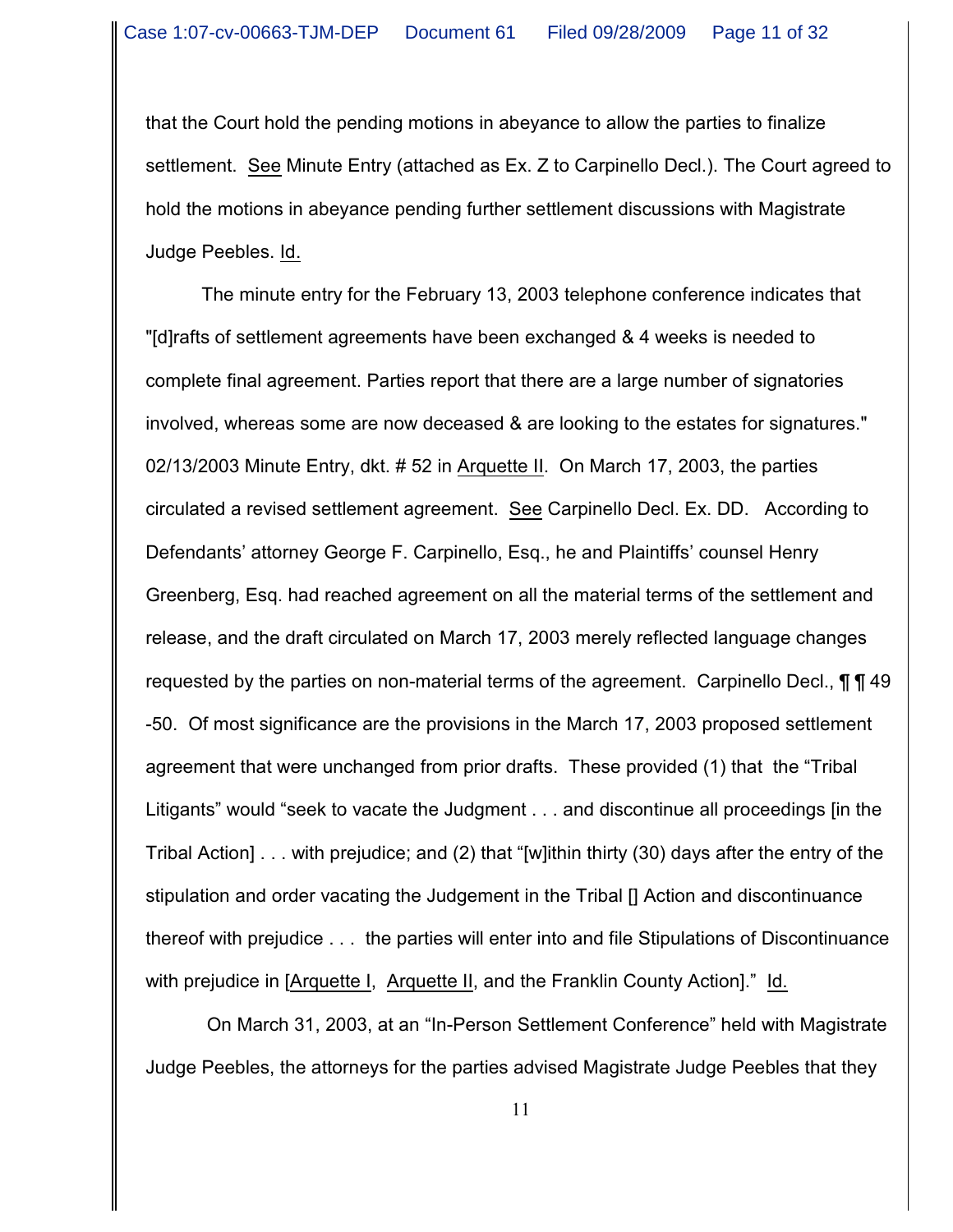had reached a settlement. Attorney Carpinello, who participated in the conference, states

without contradiction that

all counsel advised Judge Peebles that a settlement had been reached. Under the terms of the settlement, the parties agreed that (1) Arquette I, Arquette II and the Franklin County Action would be dismissed with prejudice; (2) the Arquette Parties would take all necessary steps to vacate the purported tribal default judgment; and (3) the parties would exchange mutual releases.

Carpinello Dec. ¶ 47.

The minute entry on the Court's docket from this conference reads in pertinent part

as follows:

Minute entry: In-Person Settlement Conference held before Judge Peebles in Albany, NY. Atty. Jonathan Hoff appears via telephone. Parties have reached settlement after lengthy discussions in both this action & 7:00-cv-863. Atty. Carpinello will make changes to settlement agreements as agreed to by all parties. All counsel will sign these settlement agreements when completed today.<sup>8</sup> [The Courtroom Deputy Clerk] to Judge McAvoy has been notified that a judgment dismissing these actions by reason of settlement can be filed today in each action if it meets Judge McAvoy's approval. APP: Michael Rhodes-Devey, Esq., Hank Greenberg, Esq., George Carpinello, Esq. & Jonathan Hoff, Esq. (via telephone).

Docket entry # 57 in Arquette II.<sup>9</sup>

That same day, March 31, 2003, the Court signed and entered identical orders in

the two cases (with the exception that each order bore the caption of its respective case)

entitled "Judgment Dismissing Action Based Upon Settlement." See dkt. # 56 in Arquette

II (the First Enforcement Action); dkt. # 50 in Arquette I (the Injunction Action). Each

 $^8\!$ The reference that "all counsel" would sign the agreements apparently arose from a misunderstanding by the Court. See Carpinello Decl. ¶ 47, fn. 2. According to Attorney Carpinello, "Prior to the March 31, 2003 conference, all counsel had agreed that the form of the settlement documents was to be a settlement agreement and release, to be signed by all the parties themselves." Id.

 $^9$ An identical minute entry (referencing <u>Arquette II</u> as the other case also settled) was entered at docket entry 51 in Arquette I.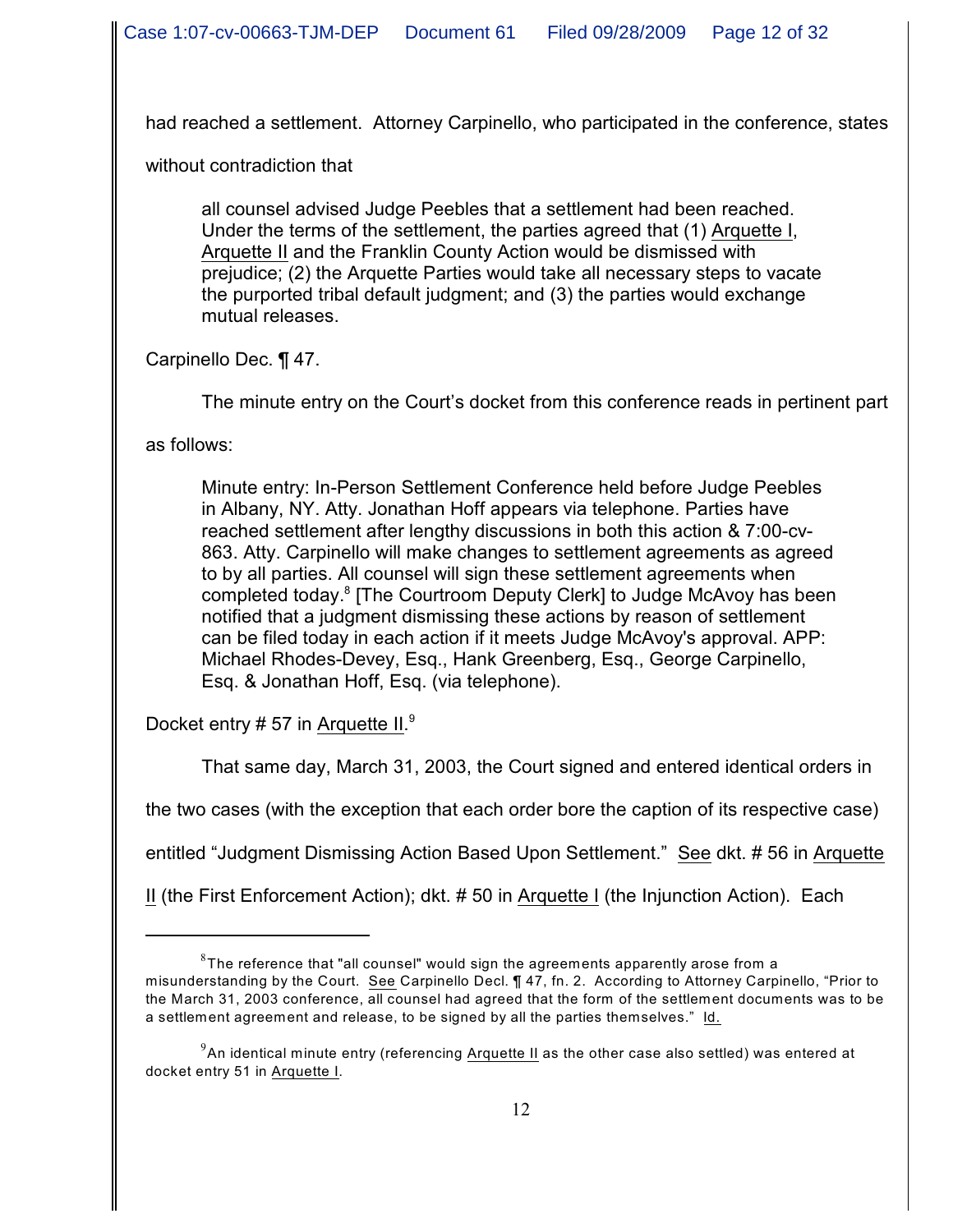Judgment Dismissing Action Based Upon Settlement provided:

The court having been advised by counsel that this action has been settled, and that it is therefore not necessary for it to remain on the court's active docket, it is therefore hereby

ORDERED, that the action is dismissed, without prejudice. The court will retain complete jurisdiction to vacate this order and to reopen the action within three months from the date of this order upon cause shown that the settlement has not been completed and further litigation is necessary; and it is further

ORDERED, that the clerk shall forthwith serve copies of this judgment upon the parties and/or their attorneys appearing in this action by first class mail.

Judgment Dismissing Action Based Upon Settlement, dkt. # 56 in Arquette II; dkt. # 50 in

Arquette I.

On April 7, 2003, the parties circulated another revised settlement agreement that

contained two (2) minor non-material language changes, see Carpinello Decl. Ex. EE, and,

on April 11, 2003, circulated ten copies of a final settlement agreement. See Carpinello

Decl. Ex. FF. Neither of these documents materially altered the terms that had been set

forth in the settlement agreement circulated on March 17, 2003.

On May 15, 2003, Attorney Henry M. Greenberg, Esq. wrote to Magistrate Judge Peebles (and carbon copied to the attorneys in Arquette I and Arquette II, and to "all plaintiffs" in Arquette II) asserting that neither he nor his firm continued to represent the Arquette Parties in Arquette II but that each of the plaintiffs in Arquette II "continue[s] to be represented by Attorney Michael Rhodes-Devey - the attorney of record on their behalf in [Arquette I]." Carpenello Decl. Ex. GG. Attorney Greenberg also advised that "settlement of [Arquette I and Arquette II] had not yet been completed." Id.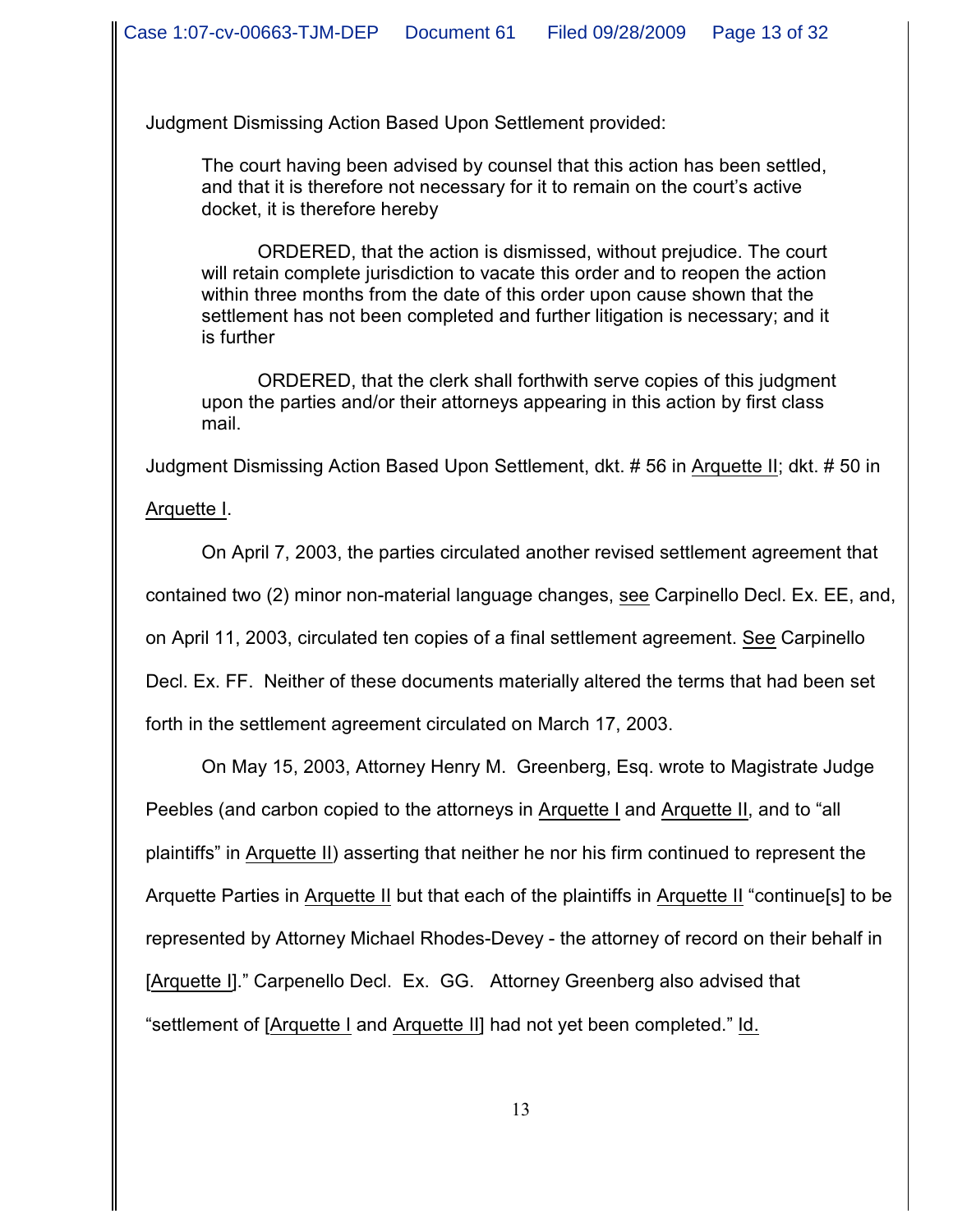On June 30, 2003, counsel for the parties<sup>10</sup> wrote jointly to Magistrate Judge

Peebles seeking a 60-day extension of the period within which the parties could apply to

the Court to reopen the actions. See Attachments to Request and Order, dkt. # 58 in

Arquette II. In this regard, the request stated:

As you will recall, the Settlement Agreement in this matter requires the signatures of over 30 individuals. We have obtained, or are about to obtain, all the signatures but one. The parties have agreed to effect the settlement despite this one party's refusal to sign. Nonetheless, it is necessary for certain steps to take place before final settlement can occur. Specifically, the tribal litigants have agreed to vacate and discontinue a certain tribal class action. Once this is completed, all the parties will execute stipulations of discontinuance and will exchange releases.

Id.; see also Carpinello Decl. Ex. OO (stipulation and release signed by all Arquette Parties except one).

On July 21, 2003, the Court "So Ordered" the 60-day extension request, thereby giving the parties until September 1, 2003 to re-open the matters if necessary. Id. The

Court heard nothing further of either Arquette I (the Injunction Action) or Arquette II (the

First Enforcement Action) until the present action was commenced on June 22, 2007.

The events occurring subsequent to September 1, 2003 are also relevant to the instant motion. In February 2004, Magistrate Judge Peebles issued a decision in Tarbell v. Department of Interior, *et al.*, 7:02-CV-1072 (Dkt. #. 57, Order of February 11, 2004) holding that the DOI had erred in recognizing the Three Chiefs government in response to the Ransom decision and was obliged to undertake its own independent determination of the appropriate government of the St. Regis Mohawk Tribe. In his order, Judge Peebles

 $^{\rm 10}$ Attorney Michael Rhodes-Devey, Esq.  $\,$  wrote on behalf of the Arquette Parties in both <u>Arquette I</u> and Arquette II. See Carpinello Decl. Ex. JJ.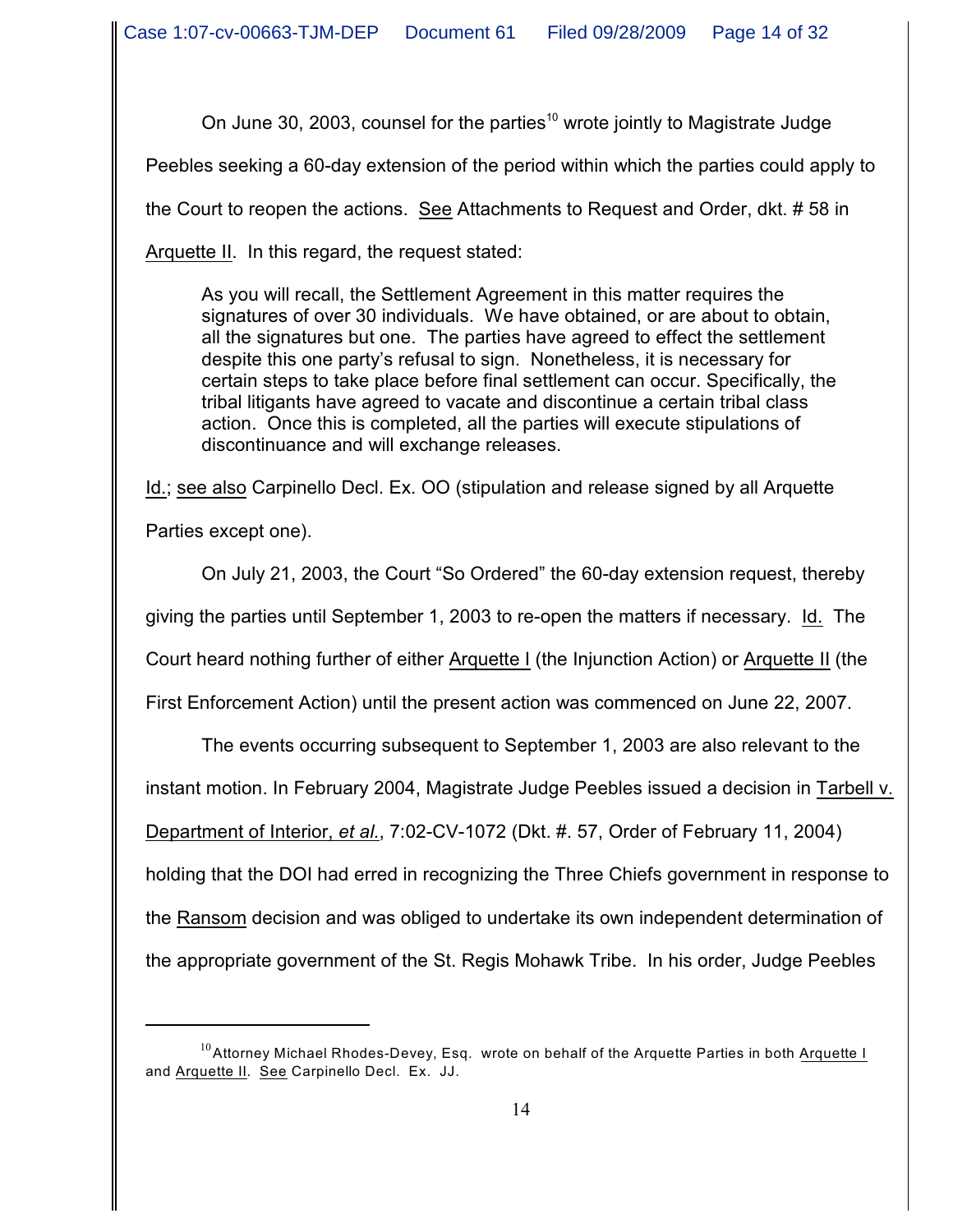noted that the Tribal Court

depends for its continued authority upon recognition of the Constitutional Government [by the BIA], inasmuch as enactments adopted by the Three Chiefs Government have since abrogated the Courts, and in any event the Three Chiefs Government has never appointed a duly authorized judge to act on behalf of the Courts.

Tarbell, Doc. No. 57 at 54.

In response to Judge Peebles's order, the BIA conducted a inquiry and on October 31, 2007 made its determination that the Three Chiefs, rather than the constitutional government, were the legitimate government of the St. Regis Mohawk Tribe. See Carpinello Decl. Ex. N at 7. Proponents of the constitutional government have taken an appeal from this decision.

By 2007, the power within the Tribe shifted to the parties that had opposed the Three Chiefs system and who had promoted the Catskill Group litigation. On January 14, 2007, a previously formed litigation trust ("the Trust")<sup>11</sup> entered into an agreement, called the Joint Alliance Agreement, with the Arquette parties and the Tribe. Under the Joint Alliance Agreement, the Arquette parties and the Tribe agreed to assign to the Trust their interest in the Tribal Court default judgment, as well as any other asserted or unasserted claims against Defendants, in return for a 50% interest in the Trust.

Between January 3, 2007 and May 23, 2007, the Mohawk Tribal Council passed a series of resolutions that (1) converted the Mohawk Tribal Court into a court of plenary

 $^{11}$ On January 12, 2004, the group of casino developers who brought the lawsuit against Park Place in the Southern District of New York created a litigation trust (the "Trust") to pursue their claims asserted against Park Place and Cummis in the Catskill Group litigation, see Catskill Dev., L.L.C., 547 F.3d at 199, n. 1, and in the Tribal Court.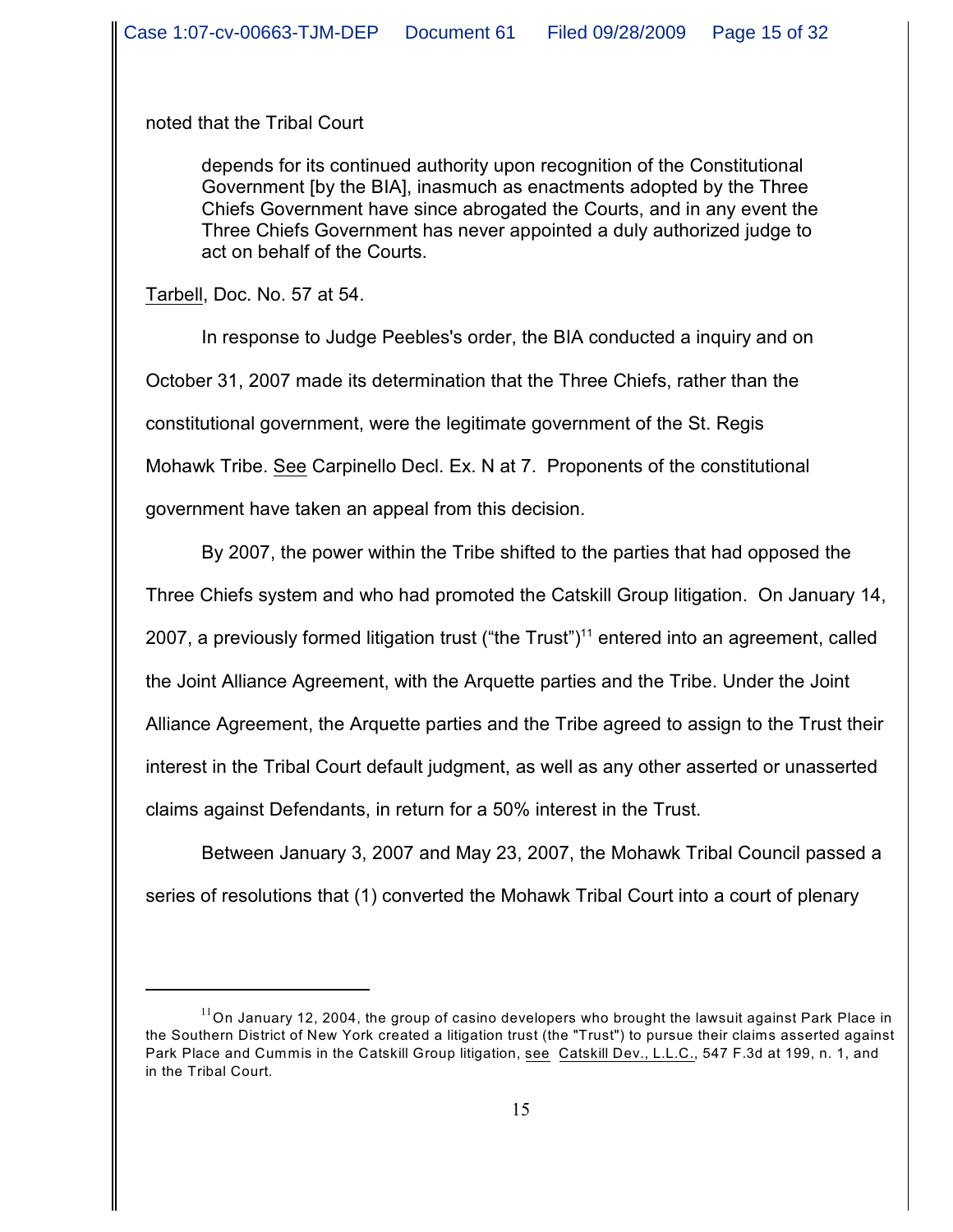original jurisdiction;<sup>12</sup> (2) "recognize[d]" the status of the Tribal Court "as an independent decision-making entity with independent judicial powers"; (3) appointed an "interim Chief Judge"; (4) declared "null and void *ab initio*" a 1999 resolution that had abolished the Tribal Court; (5) validated the Tribal Court's March 20, 2001 default Judgment against Defendants; (6) amended the Mohawk Rules of Civil Procedure to extend the statute of limitations for actions to collect a judgment to 10 years; and (7) adopted a new Code of Civil Procedure for the Tribe. Carpinello Decl. Exhs VV, XX, ZZ, AAA and BBB. These resolutions, with the exception of Tribal Council Resolution 2007-01 (Carpinello Decl. Ex. VV), were drafted by Dennis C. Vacco, one of the Plaintiffs herein, who was then acting as counsel for the Tribal Council.

On June 6, 2007, two weeks after his appointment, the interim Chief Judge of the Tribal Court issued an order preliminarily approving the assignment of the Arquette Parties and the Tribe's interests in the Tribal Court Judgment to the Trust as contemplated by the Joint Alliance Agreement. Carpinello Decl. Ex. FFF. On June 21, 2007, the Tribal Court issued an order finally approving this assignment. That same day, the Arquette Parties, the Tribe and the Trust entered into a separate assignment agreement assigning the Arquette parties and the Tribe's claims to the Trust. Carpinello Decl. Exh. GGG. The instant action was filed on June 22, 2007. As indicated above, this action seeks to enforce the Judgment against Park Place's successor in interest, Harrah's Operating Company, Inc, and Clive Cummis, a former officer of Park Place. Compl. ¶¶ 4-5. The action is brought under the Court's federal question and diversity subject matter

 $^{12}$ A reading of Tribal Council Resolution 2007-01 (Carpinello Decl. Ex. VV) appears to indicate that Tribal Court, at the time, merely handled traffic matters.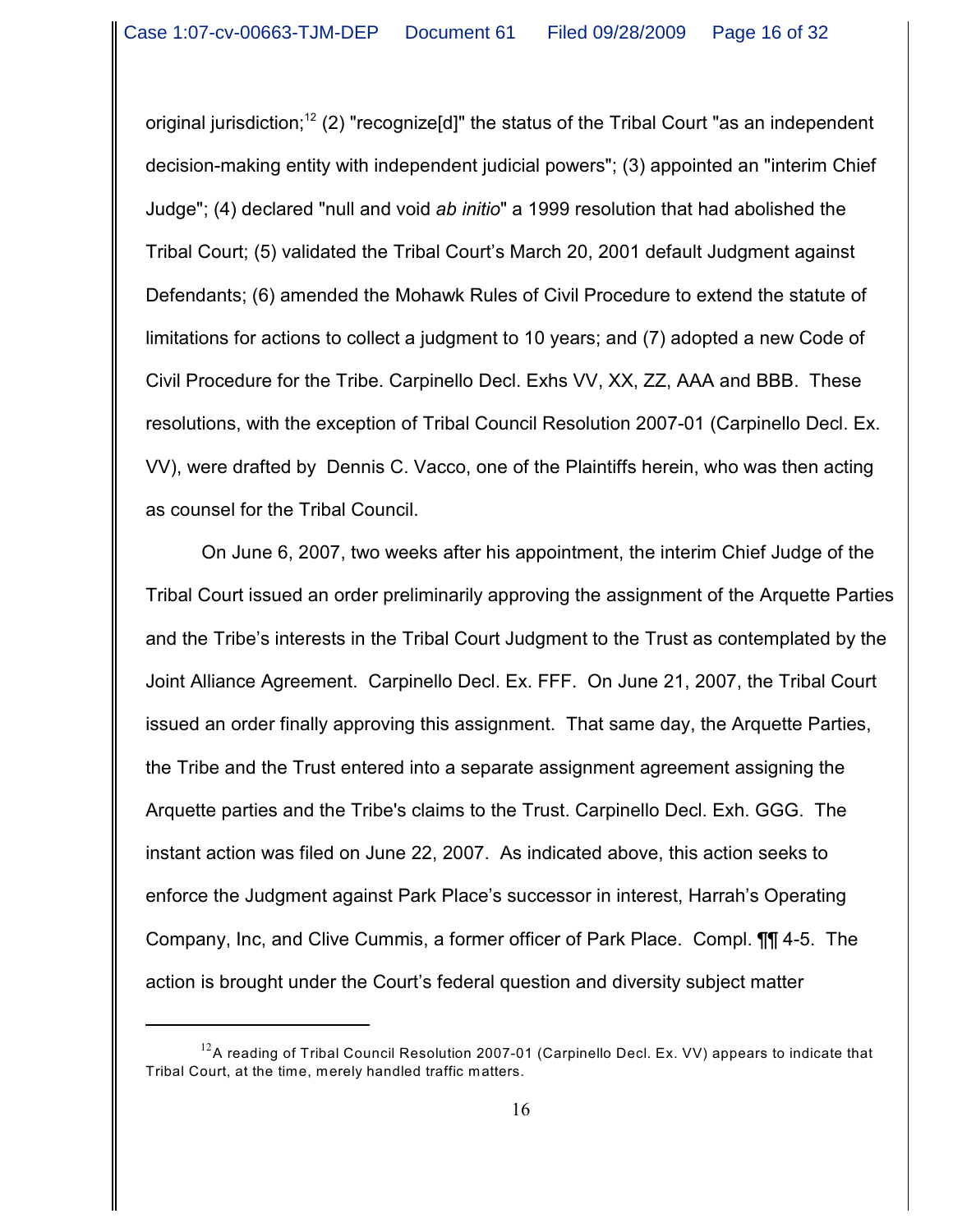jurisdictional grants. Id. ¶¶ 6-7.

# **IV. DISCUSSION**

## **a. Prior Settlement**

The Court will first address the argument that the subject matter of this case (i.e. that there existed a valid and enforceable judgment from a foreign court of competent jurisdiction) is the subject of a binding oral settlement agreement. There is no dispute that the subject matter of this case is the same as that in Arquette II. Thus, if Arquette II had been settled by prior agreement, then the Court must enforce the settlement and dismiss the instant action regardless of whether, subsequent to settlement, an effort was made to re-write history such to relieve any infirmity in the underlying claim. See Powell v. Omnicom, 497 F. 3d 124, 128 (2d Cir. 2007)("When a party makes a deliberate, strategic choice to settle, a court cannot relieve him of that a choice simply because his assessment of the consequences was incorrect.")(citing United States v. Bank of N.Y.*,* 14 F. 3d 756, 759 (2d Cir. 1994)). Indeed,

[i]t is not only in this Court's power to enforce "summarily, on motion, a settlement agreement reached in a case that was pending before it," but it is this Court's *duty* to "enforce a settlement agreement which it ha[s] approved. . . ." Meetings & Expositions, Inc. v. Tandy Corp.*,* 490 F.2d 714, 717 (2d Cir. 1974) (emphasis added). See also Haitian Ctrs. Council, Inc. v. Sale*,* 817 F. Supp. 336, 337 (E.D.N.Y.1993)("A district court may exercise its inherent power to protect the parties appearing before it, to preserve the integrity of an action, to maintain its ability to render a final judgment and to ensure the administration of justice.").

Walker v. City of New York, 2006 WL 1662702, at \* 6 (E.D.N.Y. June 15, 2006).

"A settlement agreement is a contract that is interpreted according to general principles of contract law." Powell, 497 F.3d at 128. (citing Omega Eng'g, Inc. v. Omega,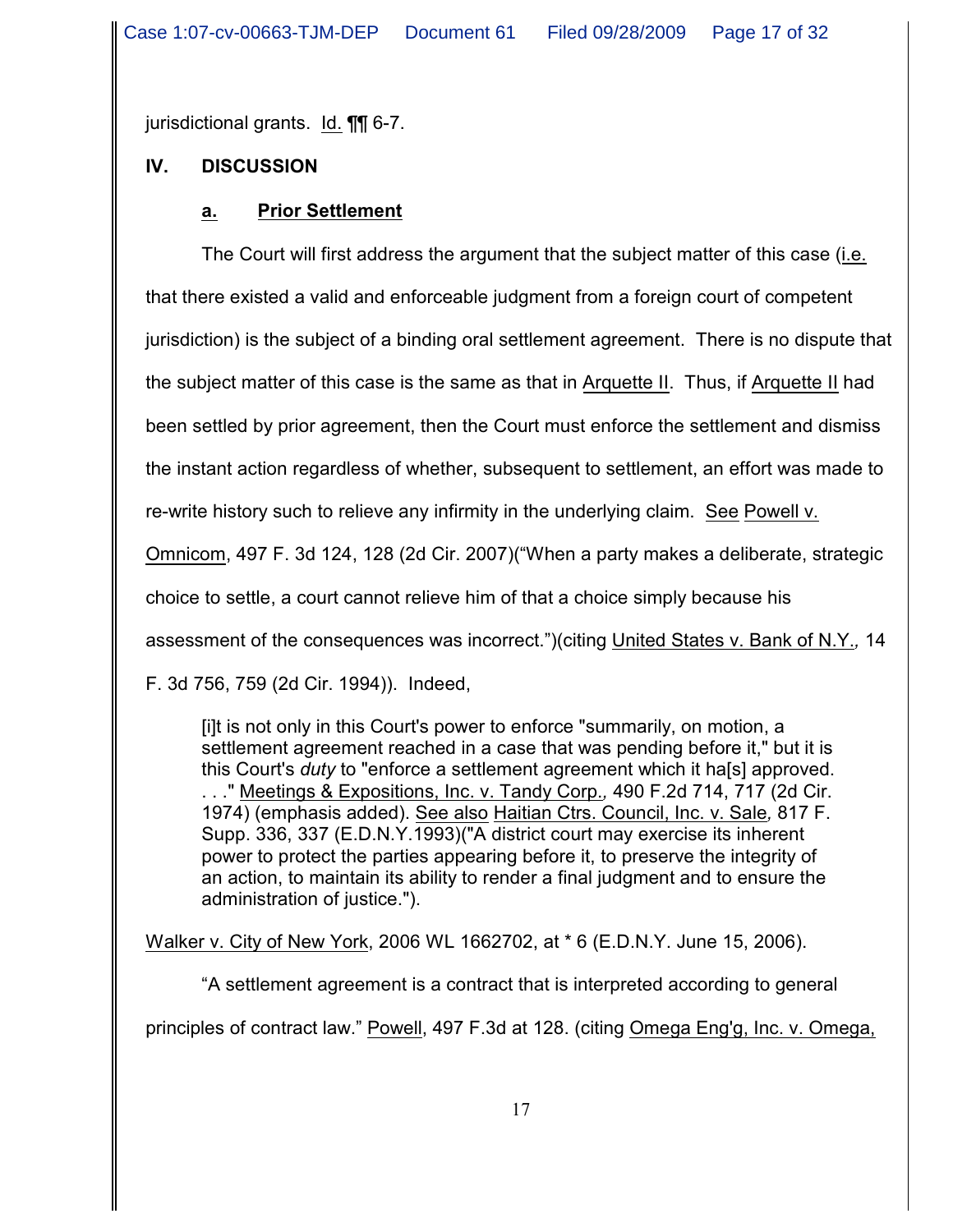S.A.*,* 432 F.3d 437, 443 (2d Cir. 2005)). "Once entered into, the contract is binding and

conclusive." Id. (citing Janneh v. GAF Corp.*,* 887 F. 2d 432, 436 (2d Cir. 1989), abrogated

on other grounds by Digital Equip. Corp. v. Desktop Direct, Inc.*,* 511 U.S. 863, 114 S. Ct.

1992, 128 L. Ed.2d 842 (1994)).

Parties may enter into a binding contract orally, and the intention to commit an agreement to writing, standing alone, will not prevent contract formation. Winston v. Mediafare Entm't Corp.*,* 777 F. 2d 78, 80 (2d Cir. 1985) (applying New York law). Consequently, a "voluntary, clear, explicit, and unqualified stipulation of dismissal entered into by the parties in court and on the record is enforceable even if the agreement is never reduced to writing, signed, or filed." Role v. Eureka Lodge No. 434, I.A. of M & A.W. AFL-CIO*,* 402 F.3d 314, 318 (2d Cir. 2005) (*per curiam*). The settlement remains binding even if a party has a change of heart between the time he agreed to the settlement and the time those terms are reduced to writing. Millgard Corp. v. White Oak Corp.*,* 224 F. Supp.2d 425, 432 (D. Conn. 2002).

Powell, 497 F.3d at 128-29;<sup>13</sup> see Massie v. Metropolitan Museum of Art, --- F. Supp.2d

----, 2009 WL 2745593, at  $*5$  (S.D.N.Y. Aug. 28, 2009);<sup>14</sup> see also Mone v. Park East

2009 W L 2745593, at \*5.

 $13$ The Second Circuit noted in Powell that it is immaterial whether the settlement of federal claims is governed by New York law or federal common law because *"*New York law and federal common law [are] materially indistinguishable." Powell, 497 F. 3d at 129, n. 1 (citing Ciaramella v. Reader's Digest Ass'n*,* 131 F.3d 320 (2d Cir. 1997) and Monaghan v. SZS 33 Assocs., 73 F.3d 1276, 1283 n. 3 (2d Cir. 1996) ("[T]he federal rule regarding oral stipulations does not differ significantly from the New York rule.")).

<sup>&</sup>lt;sup>14</sup>The Court in Massie noted:

The Second Circuit has left open the question of whether state or federal law controls the enforceability of oral settlement agreements, whether in federal-question or diversity cases. See, e.g., Monaghan v. SZS 33 Assocs., L.P., 73 F.3d 1276, 1283 n. 3 (2d Cir.1996), aff'd, 73 F.3d 1276 (2d Cir.1996) ("W e assume, without deciding, that New York law provides the rule of decision for determining the validity of the oral settlement agreement."). Nonetheless, federal courts in the Second Circuit regularly apply New York law, observing that there is no meaningful substantive difference between federal and New York law with regard to enforceability. See, e.g., Ciamarella v. Readers' Digest Ass'n, Inc., 131 F.3d 320, 322 (2d Cir.1997) ( "[W ]e find there is no material difference between the applicable state law or federal common law standard"); Monaghan, 73 F.3d at 1283 ("[T]he federal rule regarding oral stipulations does not differ significantly from the New York rule"); see also W illgerodt ex. rel. v. Hohri, 953 F. Supp. 557, 560 n. 1 (S.D.N.Y.1997).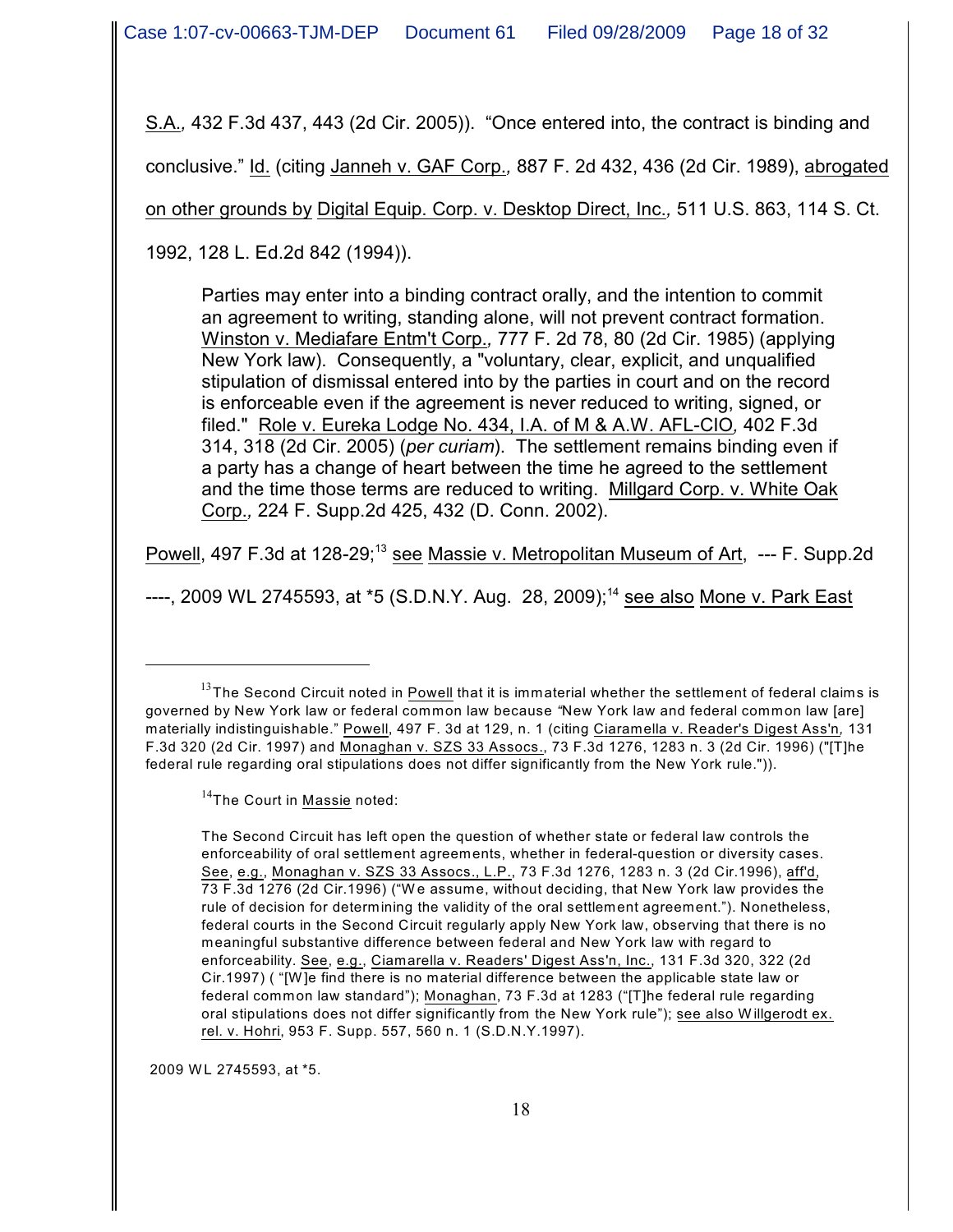Sports Medicine and Rehabilitation, P.C., 2001 WL 1518263, at \*3 (S.D.N.Y. Nov. 29, 2001) (enforcing an oral agreement of settlement even though the parties expressly agreed that the oral agreement would be followed by a formal stipulation).

Here, as demonstrated by the numerous settlement conferences conducted by Magistrate Judge Peebles with the attorneys in Arquette I and Arquette II, the attorneys appeared at the March 31, 2003 settlement conference with apparent authority to settle both matters. See Alvarez v. City of New York, 146 F. Supp. 2d 327, 334-35 (S.D.N.Y. 2001)("Although the decision to settle a case rests with the client, courts will presume that an attorney who enters into a settlement agreement has the authority to do so. . .. Courts in this Circuit have consistently recognized that an attorney may bind his client to a settlement agreement so long as the attorney has apparent authority."); see also Fennell v. TLB Kent Co., 865 F.2d 498, 502 (2d Cir.1989) ("if an attorney has apparent authority to settle a case, and the opposing counsel has no reason to doubt that authority, the settlement will be upheld"); Hallock v. State of New York, 64 N.Y.2d 224, 230-32 (1984)(an attorney has apparent authority to settle on behalf of a client, even if not vested with actual authority, where the attorney had "represented plaintiff through the litigation, engaged in prior settlement negotiations for [him] and, in furtherance of the authority which had been vested in him, appeared at the final pretrial conference, his presence there constituting an implied representation, by [plaintiff] to defendants that [the attorney] had authority to bind him to the settlement."); Hawkins v. City of New York, 40 A.D.3d 327, 327, 833 N.Y.S.2d 894, 895 (1<sup>st</sup> Dep't 2007) (plaintiff's counsel had apparent authority to settle). At the March 31, 2003 conference, counsel announced that a settlement had been reached by which the parties agreed: (1) that Arquette I, Arquette II and the Franklin County Action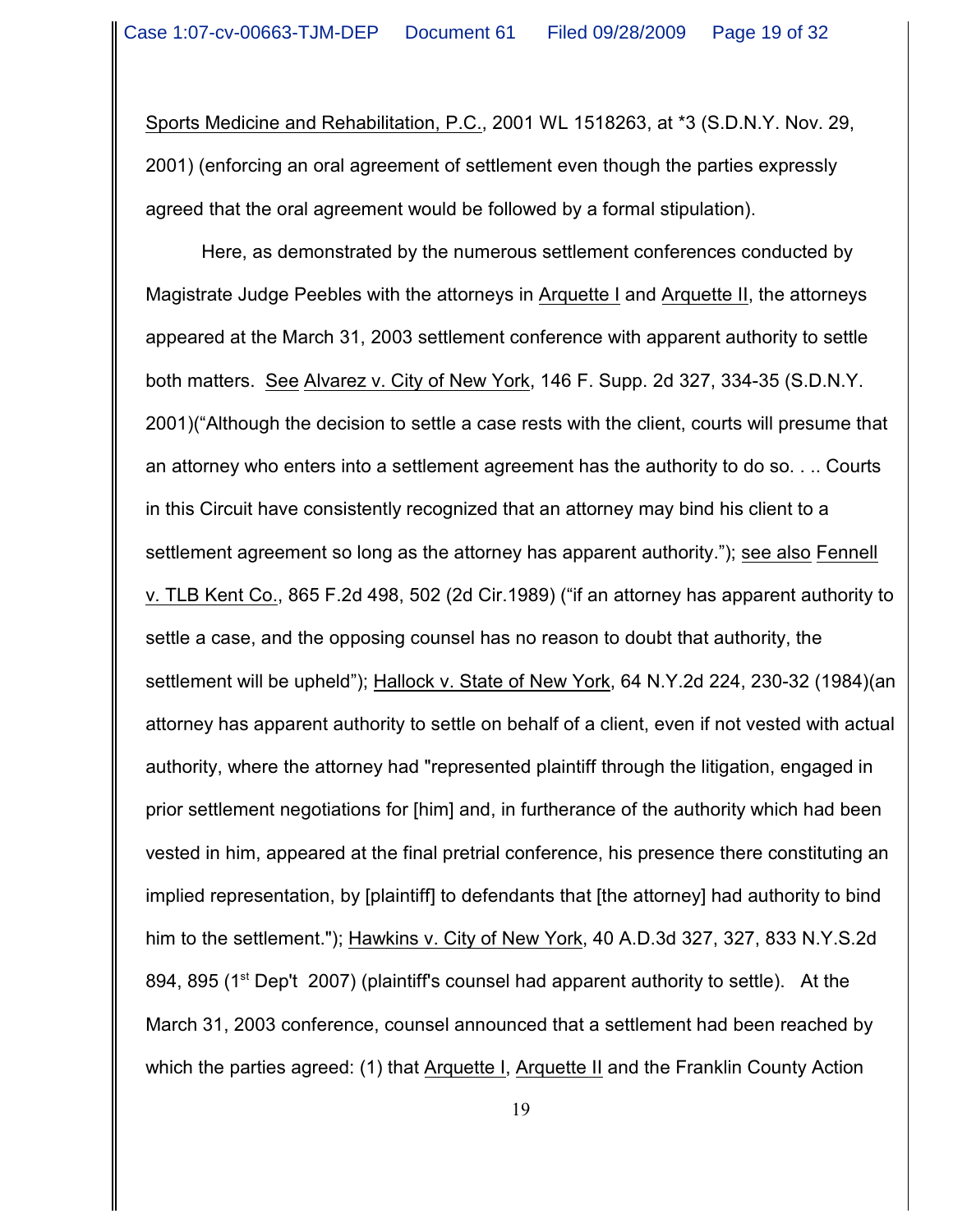would be dismissed with prejudice; (2) the Arquette Parties would take all necessary steps to vacate the Tribal Court default judgment; and (3) the parties would exchange mutual releases. It was further agreed that judgments dismissing the federal actions by reason of settlement could be filed that day, and, in fact, such dismissal judgments were filed that day. The settlement was entered on the Court's dockets in both Arquette I and Arquette II. The final settlement documents, including the Stipulation of Discontinuance of Arquette II with prejudice, were never finalized.

In Winston*,* "the Second Circuit created a four pronged test to determine whether parties, who orally agree to settle a matter but fail to fully execute documents to that end, intend to be bound by those oral representations." Walker, 2006 WL 1662702, at \* 6 (citing Winston, 777 F. 2d at 80). The four prongs are: (1) whether there has been an express reservation of the right not to be bound in the absence of a writing; (2) whether there has been partial performance of the contract; (3) whether all of the terms of the alleged contract have been agreed upon; and (4) whether the agreement at issue is the type of contract that is usually committed to writing. Powell, 497 F.3d at 129 (citing Winston*,* 777 F. 2d at 80). "No single factor is decisive, but each provides significant guidance." Ciaramella v. Reader's Digest Ass'n, Inc.*,* 131 F.3d 320, 323 (2d Cir. 1997).

The Winston test is not an after-the-fact professed, subjective intent, but rather the parties' objective intent as "manifested by their expressed words and deeds at the time." Hostcentric Tech., Inc. v. Republic Thunderbolt*,* LLC*,* No. 04-Civ-1621, 2005 WL 1377853, at \*6 (S.D.N.Y. June 9, 2005) (citing Grupo Sistemas Integrales de Telecomunicacion S.A. de C.V. v. AT & T Commc'n, Inc.*,* No. 92-Civ-7862, 1994 WL 463014, at \*3 (S.D.N.Y. Aug. 24, 1994) (internal quotations omitted)). The court must carefully weigh the four factors, first, to ascertain whether the parties intended to be bound and, second, to ward off a party's attempt to rewrite the history of a case or manipulate the opposing party. "[T]he Court must be careful to guard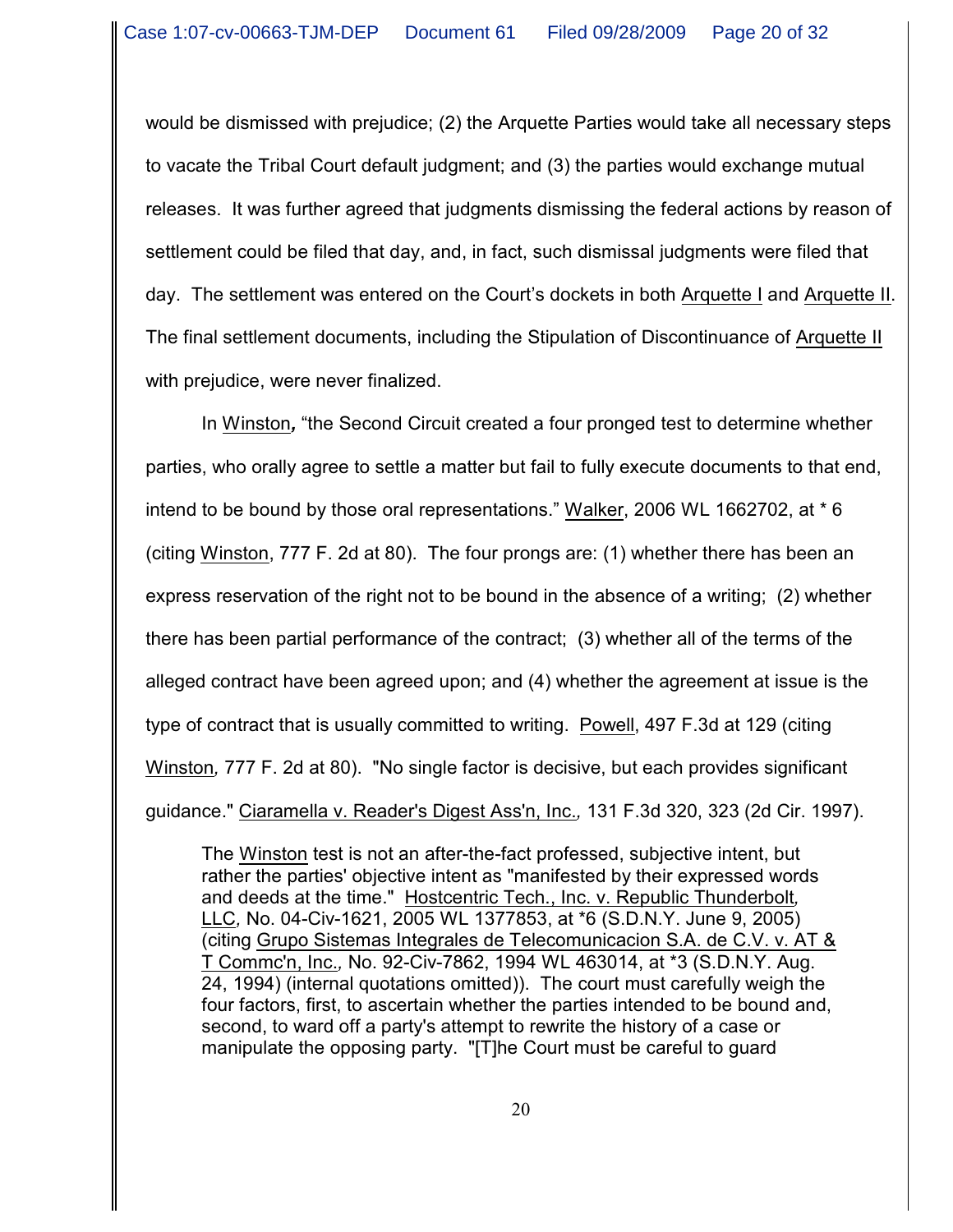against the possibility that parties will seek to manipulate settlements to gain strategic advantage, settling and 'unsettling' litigation to suit their immediate purposes." Media Group, Inc. v. HSN Direct Int'l, Ltd.*,* 202 F.R.D. 110, 112 (S.D.N.Y.2001).

United States v. United States Currency in the Sum of Six Hundred Sixty Thousand, Two Hundred Dollars (\$660,200.00), More or Less, 423 F. Supp.2d 14, 26 (E.D.N.Y. 2006).

## **1. Express Reservation Not to be Bound**

The first prong under Winston is whether "either party communicate[d] an intent not to be bound until [it] achieve[d] a fully executed document." Winston, 777 F.2d at 80. The communication must be an "express reservation of the right not to be bound in the absence of a writing." Id. "Although Winston is a balancing test, the first prong . . . is perhaps one factor with the power to tip the scales slightly more than the other three." Walker, 2006 WL 1662702, at \* 7.

Here, there was no express reservation of an intent not to be bound until a fully executed settlement agreement was executed. As indicated by the March 31, 2003 docket sheet minute entry, the parties agreed through counsel to have the Court enter Judgments of Dismissal in both Arquette I and Arquette II on the same day that the settlement was announced. This clearly evinces an intent to be bound by the oral agreement. See United States v. \$660,200, 423 F. Supp. at 28; Vari-O-Matic Mach. Corp. v. New York Sewing Mach. Attachment Corp.*,* 629 F. Supp. 257, 259 (S.D.N.Y. 1986) ("since both parties made representations to the court that agreement had been reached, there can be no factual dispute that a settlement had been consummated").

Further, as expressed in the June 30, 2003 joint letter request from counsel seeking an extension of the period in which to reopen the matter, the parties expressed an intent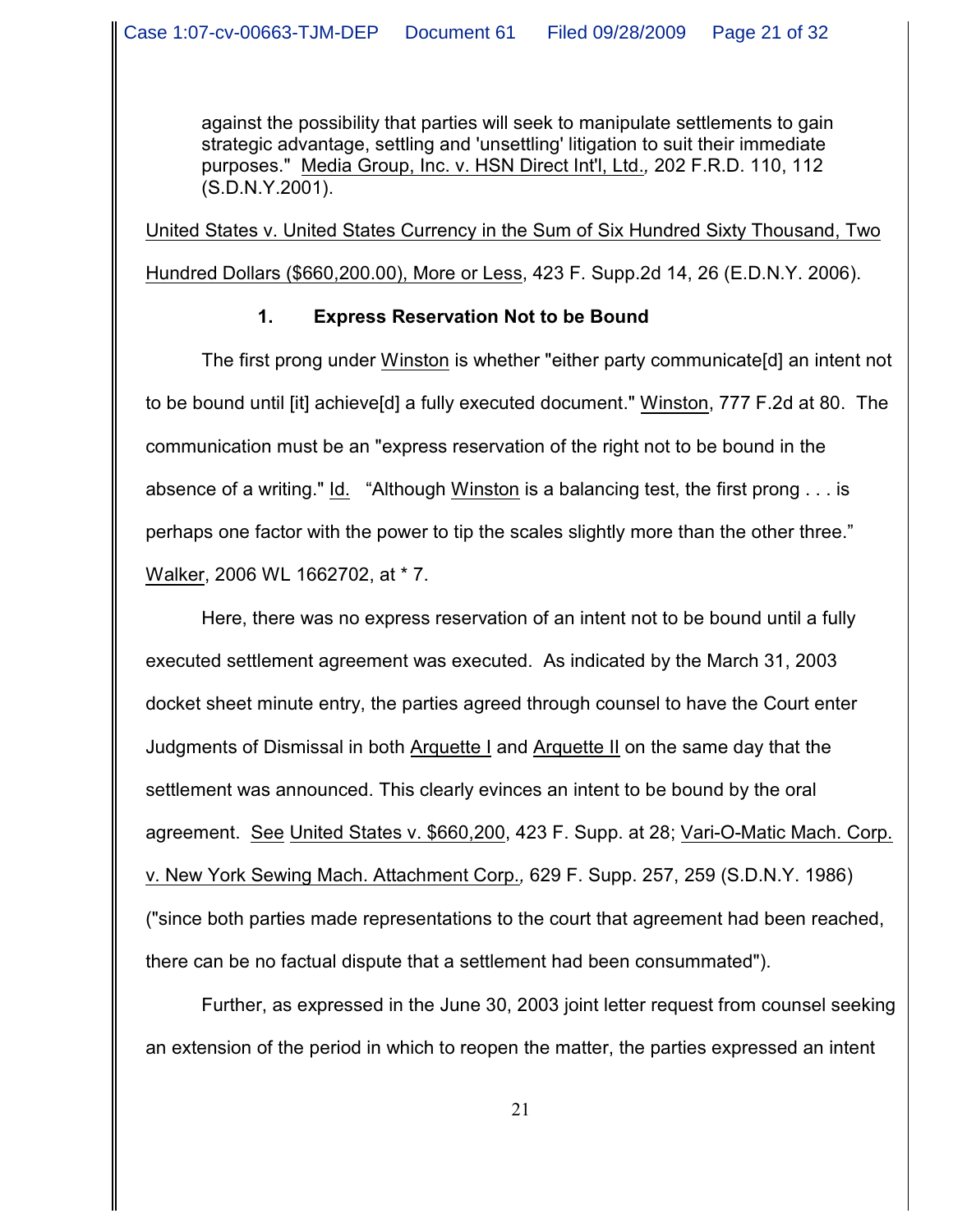and agreement to settle the matter *without* a fully executed settlement agreement. See June 30, 2003 letter ("The parties have agreed to effect the settlement despite this one party's refusal to sign.").

Despite that the stipulation and release circulated by the attorneys contained a merger clause providing that it would be the sole agreement between the parties and would supersede prior representations, the clause does not constitute a reservation of rights and does not mean that the parties lacked the intent to settle the actions on the terms agreed to at the March 31, 2003 court conference. See Pretzel Time, Inc. v. Pretzel Int'l, Inc., 2000 WL 1510077, at \*3 (S.D.N.Y. Oct. 10, 2000)(the merger clause was simply "boilerplate language" that "[did] not undermine the evidence that the settlement defendants intended to be bound by the oral agreement."). Further, there is nothing in the un-executed written document that contravenes the oral agreement. The first Winston factor tips in favor of a finding that the parties reached a binding oral settlement agreement on March 31, 2003.

#### **2. Partial Performance**

The second Winston factor is "whether one party has partially performed, and that performance has been accepted by the party disclaiming the existence of an agreement." Ciaramella*,* 131 F. 3d at 325. The purported settlement agreement arose in the context of two cases that hinged on the legitimacy of the Tribal Court. Both the then-pending summary judgment motion in Arquette II (the First Enforcement Action), and the Courtordered supplemental briefing in Arquette I (the Injunction Action), addressed this issue. The Court's July 29, 2002 Order for supplemental briefing in Arquette I noted that the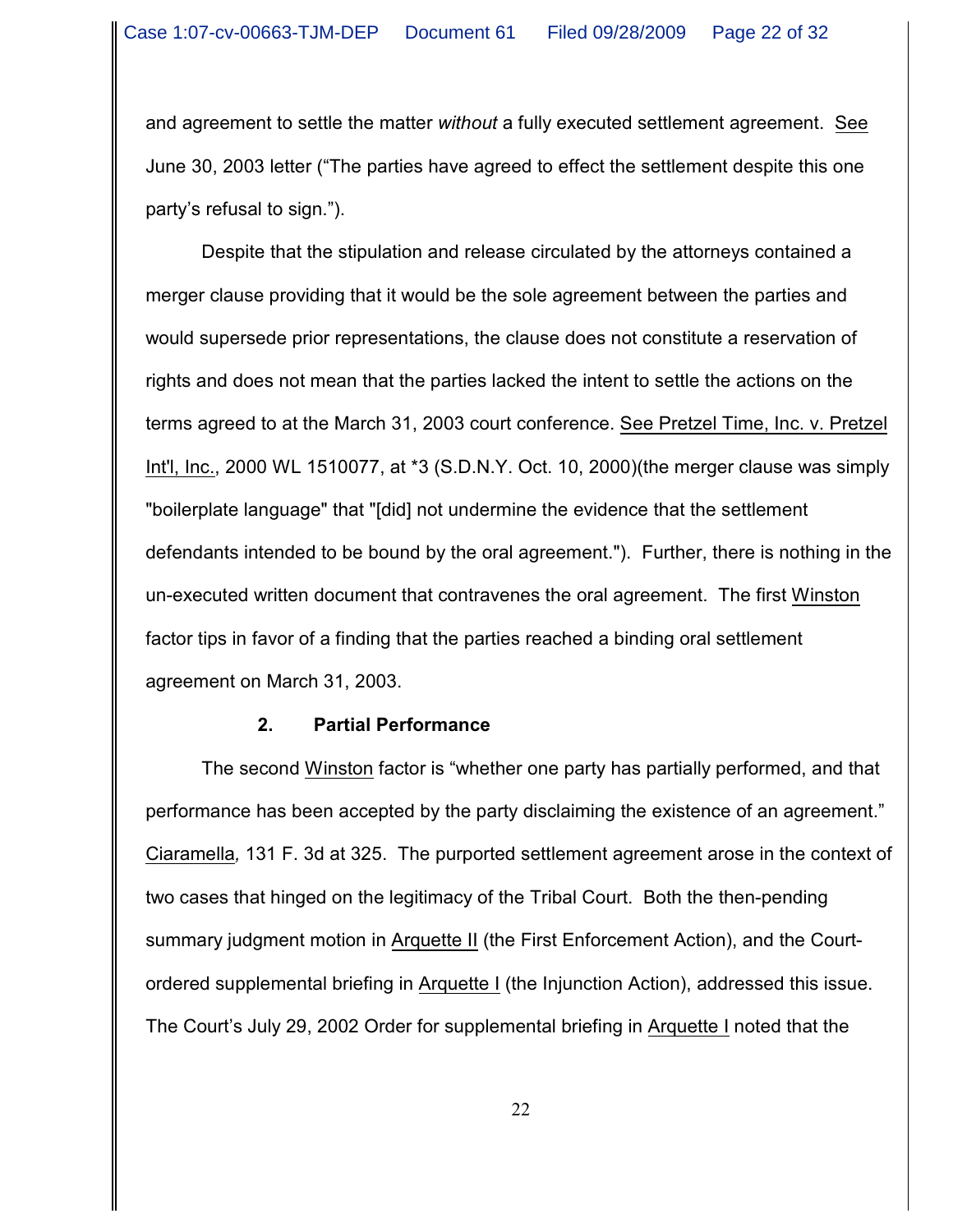Department of the Interior's opinion, a Tribal Council resolution of St. Regis Mohawk Tribe, and a referendum vote of the St. Regis Mohawk Tribe were all adverse to the authority of the Tribal Court. The purported settlement was reached before the Court ruled on the authority of the Tribal Court, and at a time and in a posture in both cases that a ruling on this issue was impending, if not imminent.

Thus, by accepting the settlement, allowing the actions to be dismissed, and not seeking to reopen the matters within the allocated time period in which to do so, the Arquettte Parties gained the benefit of avoiding a ruling on the legitimacy of the Tribal Court that may well have been adverse to their interests. To the extent that the Arquette Parties allowed Arquette II to be dismissed and the action ostensibly ended, there has been partial performance in reliance on the settlement agreement. See Mone, 2001 WL 1518263, at \*3 ("As to the second factor, there was partial performance of the agreement in the sense that plaintiff gave up her right to the imminent firm trial date."); Alvarez, 146 F. Supp. 2d at 336 ("there also was partial performance of the agreement in the sense that both sides, relying on the apparent settlement, did not resume active litigation of the case"); see also Hallock, 64 N.Y.2d at 232;<sup>15</sup> Monaghan v. SZS 33 Assocs., L.P., 73 F.3d

 $^{15}$ In Hallock, the New York Court of Appeals wrote:

Plaintiffs insist that apparent authority is an equitable doctrine, having its origins in the principle of estoppel, and that defendants must establish detrimental reliance before the settlement stipulation can be enforced. The discontinuance of lengthy litigation on the day of trial, in reliance on the adversary's settlement stipulation -- even for defendants, who often may prefer that judgment be deferred -- coupled with plaintiffs' silence for more than two months thereafter, is itself a change of position, if such a showing is indeed even required before the doctrine of apparent authority may be invoked. We need not inquire whether there was any actual loss of witnesses or evidence, for we recognize that, after five years, halting the machinery of litigation when a trial scheduled to begin that day is marked off the calendar constitutes detriment. Additionally, in the words of the dissenting Justice at the Appellate Division, to set aside this settlement stipulation "invites destruction of the process of open-court settlements, for every such settlement would be liable to subsequent rescission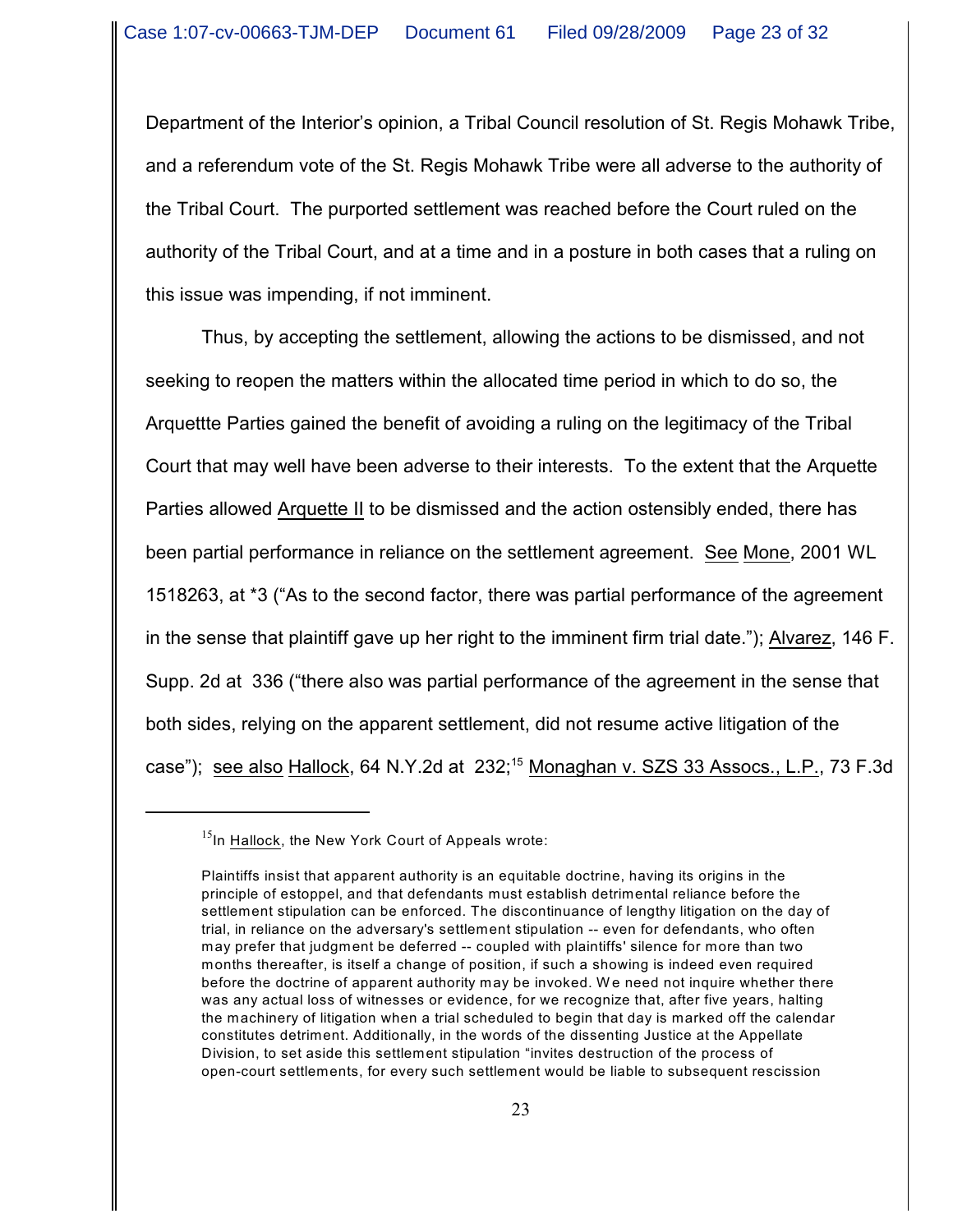1276, 1283 (2d Cir. 1996)("[P]laintiff reasonably relied on the parties' oral agreement in permitting her trial date to pass and in foregoing her right to participate in the third-party trial."); Smith v. Lefrak Organization, Inc., 142 A.D.2d 725, 726, 531 N.Y.S.2d 305, 306 (2d Dep't 1988)(defendants estopped from challenging oral stipulation of settlement where plaintiff signed a general release and stipulation of discontinuance, sent these documents to the defendants' attorney to be held in escrow pending receipt of the settlement proceeds, and took other action in reliance upon receiving the settlement proceeds). The partial performance factor weighs in favor of a finding of a binding oral settlement agreement.

# **3. Agreement to All Terms**

The third Winston factor concerns whether there has been agreement to all of the

*material* terms of the settlement agreement. Powell, 497 F. 3d at 130. In Powell, the

Second Circuit noted:

We have held that even "minor" or "technical" changes arising from negotiations over the written language of an agreement can weigh against a conclusion that the parties intended to be bound absent a formal writing. See Winston*,* 777 F.2d at 82-83. Such changes are relevant, however, only if they show that there were points remaining to be negotiated such that the parties would not wish to be bound until they synthesized a writing "satisfactory to both sides in every respect." See id.*;* see also R.G. Group, Inc. v. Horn & Hardart Co.*,* 751 F.2d 69, 76 (2d Cir. 1984) ( "A . . . factor is whether there was literally nothing left to negotiate or settle, so that all that remained to be done was to sign what had already been fully agreed to.").

Id.

64 N.Y.2d at 232 (citations and footnotes omitted).

by the simple expedient of a litigant's self-serving assertion, joined in by his attorney and previously uncommunicated to either the court or others involved in the settlement, that the litigant had limited his attorney's authority."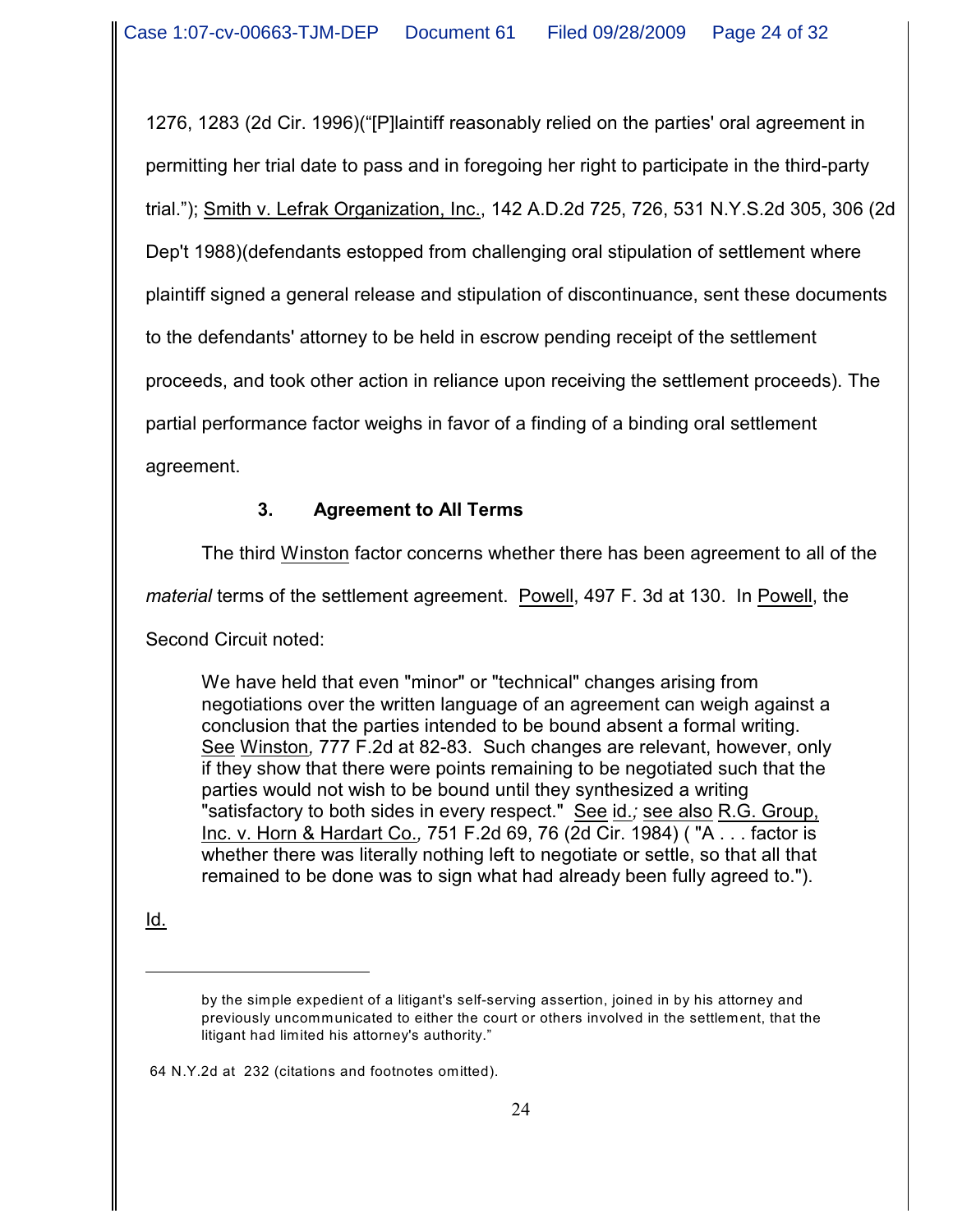The evidence fails to indicate that were any unresolved *material* terms to the settlement agreement, as opposed to issues that "are relevant to performance of the settlement rather than assent to its terms." Id. Indeed, the uncontradicted evidence indicates that: (1) the attorneys had exchanged settlement documents that evidenced that the material terms of the settlement, including "with prejudice" dismissals of the federal actions, had been agreed to; (2) the parties represented to Magistrate Judge Peebles on March 31, 2003 that the matters had been settled on the terms already agreed to by the attorneys and as stated at the conference; (3) the attorneys agreed on March 31, 2003 to the contemporaneous entry of judgments dismissing both actions; (4) in their June 30, 2003 letter to the Court, there is no mention of the need to negotiate any additional terms of the settlement, but only to effectuate those terms; and (5) the attorneys indicated in the June 30, 2003 letter to the Court that they deemed the cases settled despite being unable to obtain the signatures of all the tribal court class action plaintiffs. While Attorney Greenberg indicated on May 15, 2003 that "settlement was not complete," the statement alone does not contravene the uncontradicted evidence that the parties had reached full agreement on all material terms of the settlement by March 31, 2003 and that, thereafter, the unresolved issues related to "performance of the settlement rather than assent to its terms." Powell, 497 F. 3d at 130. By the same reasoning, there is no merit to Plaintiffs' argument that all material terms of the settlement had not been resolved by March 31, 2003 because the Tribal Court's rules for settling class action had not been complied with. Neither Arquette I nor Arquette II were class actions, and the extent to which certain Tribal Court rules needed to be complied with to effectuate the terms of the settlement is a matter impacting "performance of the settlement rather than assent to its terms." Powell,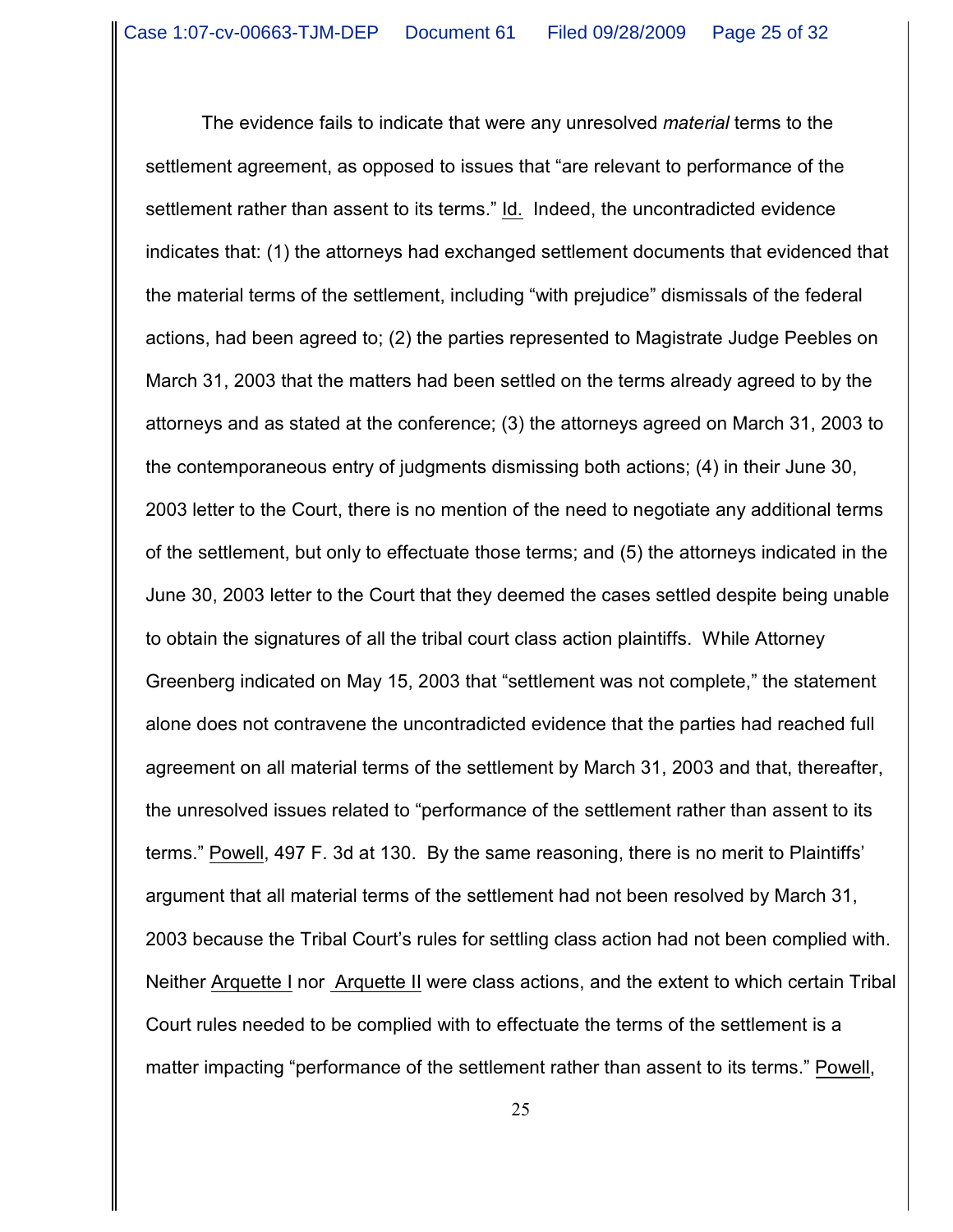497 F. 3d at 130.

By failing to move to re-institute the federal court actions in the time allotted by this Court, Plaintiffs impliedly conceded to the terms of the oral settlement and the final dismissal of those actions as stated in Court and as set forth in the parties' settlement documents. Accordingly, the Court finds that the third Winston factor favors a finding of a binding oral agreement.

## **4. Whether the Agreement is the Type Normally Reduced to Writing**

The fourth Winston factor is "whether the agreement . . . was the type of contract . . . usually put in writing." Winston*,* 777 F.2d at 83. "To determine whether the agreement is one normally reduced to writing, we are guided initially by N.Y. C.P.L.R. § 2104, which governs whether a writing is required under New York law in these circumstances." Massie, 2009 WL 2745593, at \*9. N.Y. C.P.L.R. § 2104 provides that "[a]n agreement between parties or their attorneys relating to any matter in an action, other than one made between counsel in open court, is not binding upon a party unless it is in a writing subscribed by him or his attorney or reduced to the form of an order and entered." See Powell, 497 F. 3d at 129, n. 2 ("Under New York law, the requirement that the settlement be on the record and in open court serves as a limited exception to the Statute of Frauds.")(citing Jacobs v. Jacobs*,* 229 A.D. 2d 712, 645 N.Y.S.2d 342, 344-45 (1996)).

Although there was no contemporaneous record made of the March 31 proceedings, the oral agreement articulated that day constituted a "voluntary, clear, explicit, and unqualified" settlement in open court that was in substantial compliance with N.Y. C.P.L.R. § 2104. See Monaghan v. SZS 33 Assoc., L.P., 73 F.3d at 1282-83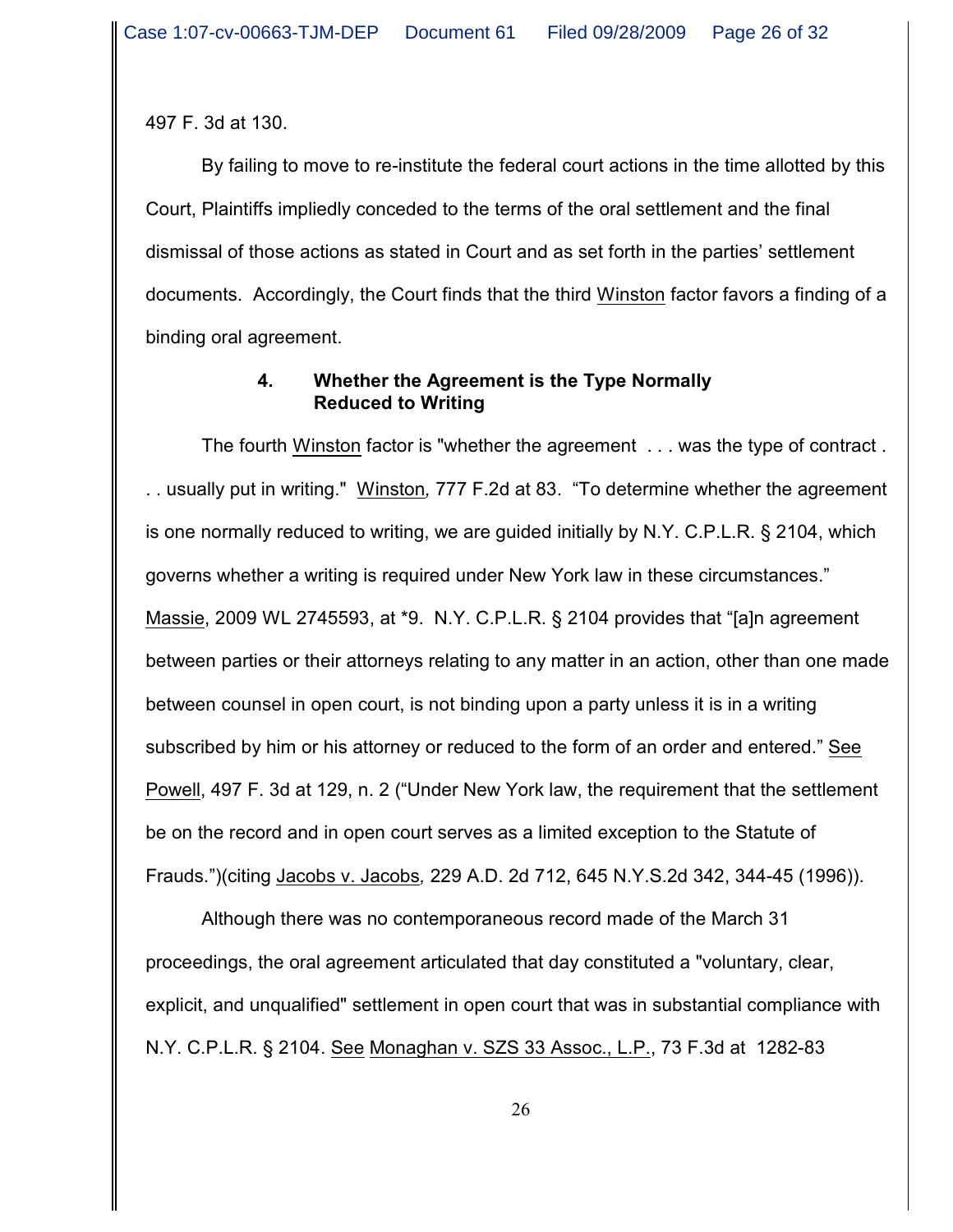(upholding district court's enforcement of an oral settlement agreement, stating that "the parties were together in court . . . and, although a contemporaneous record was not made, they discussed a proposed settlement with the judge." Even though the "parties' agreement did not meet the technical requirements of New York law for a binding settlement . . . . substantial compliance" with these requirements was "deemed sufficient."); Hawkins, 40 A.D.3d at 327, 833 N.Y.S.2d at 895 (CPLR 2104 satisfied "when, following the conference and counsel's acceptance of the settlement, the court clerk updated the court card to read 'settled before trial' and marked the case 'disposed' in the court's records."); Van Ness v. Rite-Aid of New York, Inc., 129 A.D.2d 931, 932, 514 N.Y.S.2d 570, 571 (3d Dep't 1987) (enforcing settlement where "terms of CPLR 2104 were substantially complied with" and holding that "defendant is estopped from taking refuge in a technicality that literal compliance was not had with CPLR 2104"); Popovic v. New York City Health & Hospitals Corp., 180 A.D.2d 493, 493, 579 N.Y.S.2d 399, 399- 400 (1st Dept.1992) ("open court" requirement of CPLR 2104 satisfied and settlement agreement enforced where, in the presence of the court but unrecorded by court reporter, the parties agreed to settle the matter and the settlement was noted on the court record); Deal v. Meenan Oil Co., 153 A.D.2d 665, 665-66, 544 N.Y.S.2d 672, 673 (2d Dep't 1989) (the fact that settlement was recorded in the clerk's "minute book" satisfied the "open court" requirement of CPLR 2104); Pretzel Time, 2000 WL 1510077, at \*5 (noting that the requirement that the settlement agreement be "in open court" is "more figurative than literal" and holding that the settlement agreement need not be in a courtroom or even before a judge so long as the settlement is undertaken with indicia or reliability similar to a statement made in open court).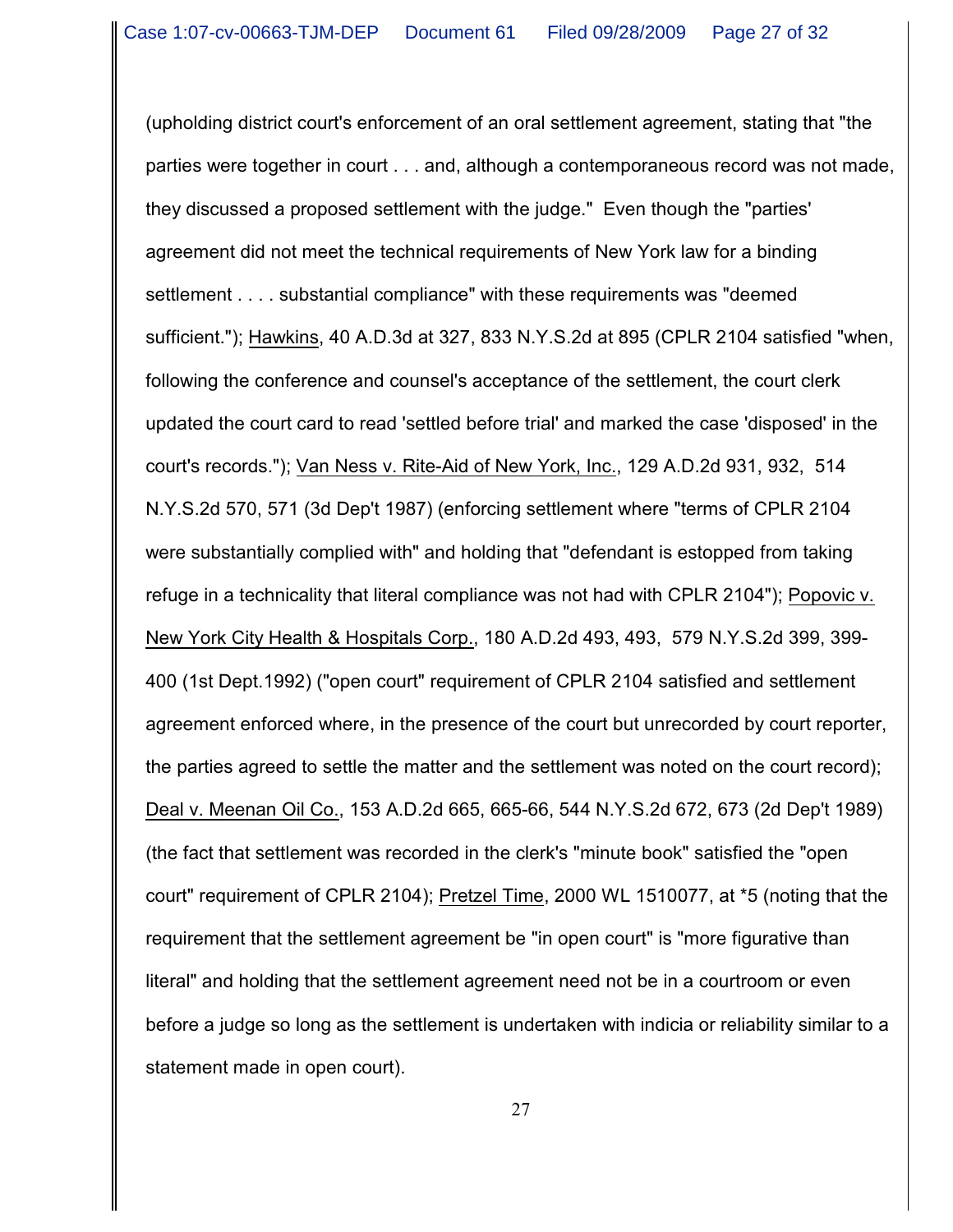Further, the circumstances following the March 31, 2003 conference support the conclusion that the attorneys announced the parties' true and complete agreement. The Court entered judgments dismissing the actions on the same day as the settlement was announced. All of the Arquette Parties except one signed the stipulation and release, see Carpinello Decl. Ex. OO, and there is a signed letter from their counsel stating that sufficient signatures had been obtained to enforce the settlement. Carpinello Decl. Ex. JJ. The in-court announcement combined with the Court's docket entries, the entry of judgments dismissing the federal actions, and the nearly-complete signed stipulation and release "functioned in a manner akin to that of a memorializing writing." Powell, 497 F. 3d at 131.

Still further, as noted above, none of the Arquette Parties made any attempt to reopen the matter until the instant litigation was commenced some four years after the settlement was reached, causing Defendants to forego pursuing their summary judgment motion in Arquette II. This acquiescence can be deemed ratification by the Arquette Parties of their attorneys' in-court settlement agreement. See Hawkins v. City of New York, 40 A.D.3d 327, 327, 833 N.Y.S.2d 894, 895 (1<sup>st</sup> Dep't 2007) (plaintiff ratified counsel's settlement agreement by failing to make any formal objection for "nearly seven months after being told about it"); Clark v. Bristol-Myers Squibb & Co., 306 A.D.2d 82, 85, 761 N.Y.S.2d 640, 643 (1st Dep't 2003)(plaintiff "implicitly ratified settlement by making no formal objection for months after she was told about it"); Suncoast Capital Corp. v. Global Intellicom, Inc., 280 A.D.2d 281, 281-82, 719 N.Y.S.2d 652, 653 (1st Dep't 2001)(six months of silence constitutes implicit ratification of settlement agreement); Broadmass Assocs., LLC v. McDonalds Corp., 286 A.D.2d 409, 410, 729 N.Y.S.2d 897, 897 (2d Dep't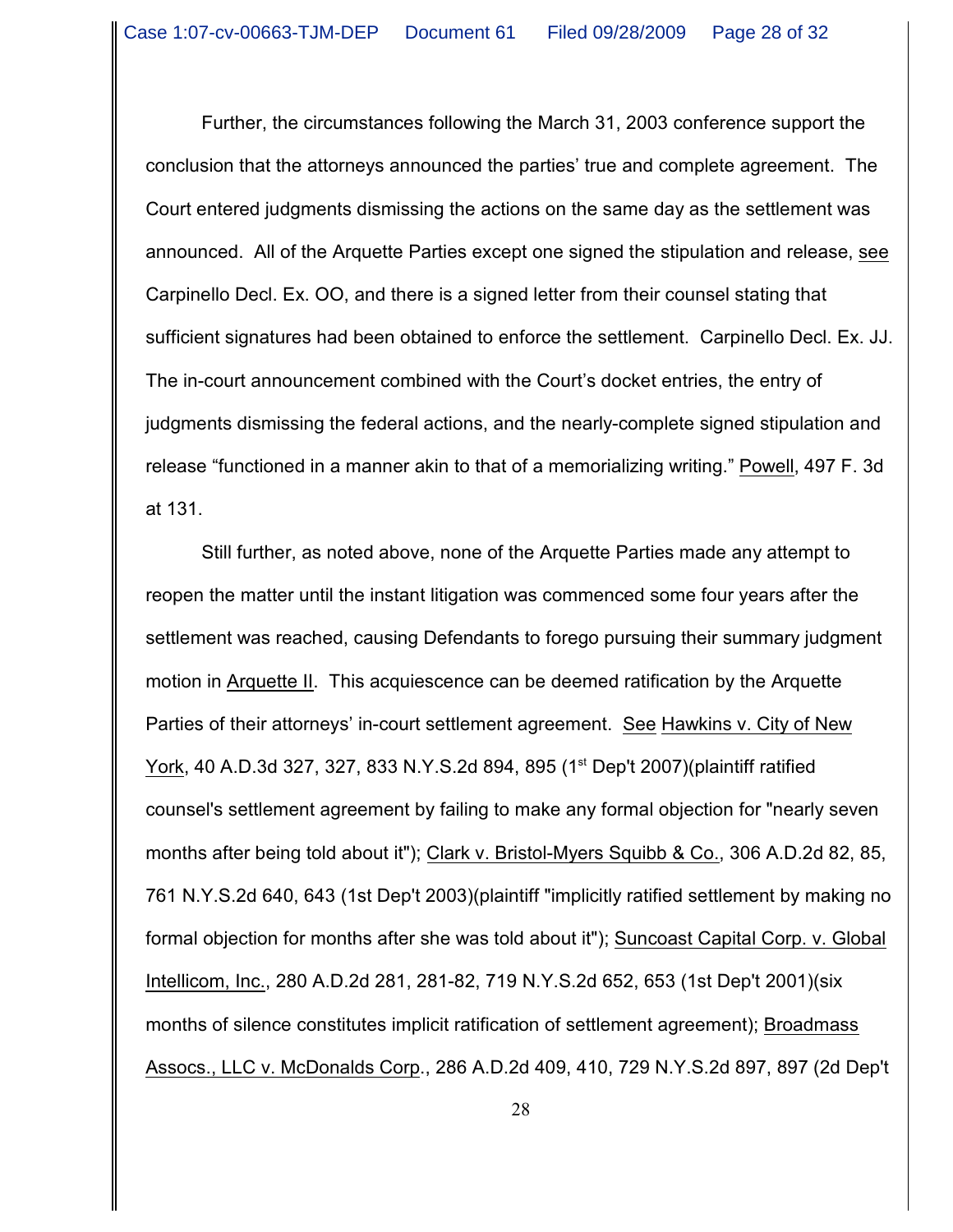2001)(construing eight months of silence as an implicit ratification of stipulation); see also Lefrak Organization, Inc., 531 N.Y.S.2d at 306 (defendants estopped from challenging oral stipulation of settlement that did not comply with CPLR 2104 where plaintiff relied to his detriment upon settlement). To this extent, "the fourth prong of Winston supports [the] conclusion that not only did the [plaintiffs] intend to *enter* into the oral settlement agreement at issue but also that all of the parties intended to be *bound* by their oral representations at the [March 31, 2003] settlement conference." United States v. \$660,200, 423 F. Supp. at 31 (emphasis in original).

On the fourth Winston factor, courts also look to the complexity of the transaction to determine whether the agreement is the kind ordinarily memorialized by a written agreement. Here, in contrast to other cases that involved complex settlements requiring long-term structured payments, see Winston*,* 777 F. 2d at 83; Ciaramella*,* 131 F.3d at 326, there was little complexity to the settlement agreement represented to the Court. A principal effect of the agreement - immediate dismissal of the two federal court actions involved no complexity and was completed the same day that the agreement was reported to the Court. The subsequent letter request for an extension of time mentioned no complexity in the settlement terms - but only a difficulty in obtaining the signature of one plaintiff - and of that, counsel represented that the parties would deem the matter settled nonetheless. However, because the settlement involved vacating a judgment arising from a Tribal Court class action suit, a valid argument can be made this was the type of agreement that ordinarily would require a writing. Even though Winston "would be a strange test if the fourth factor always favored finding no agreement on the ground that settlement agreements usually are written," Hostcentric Tech., Inc. v. Republic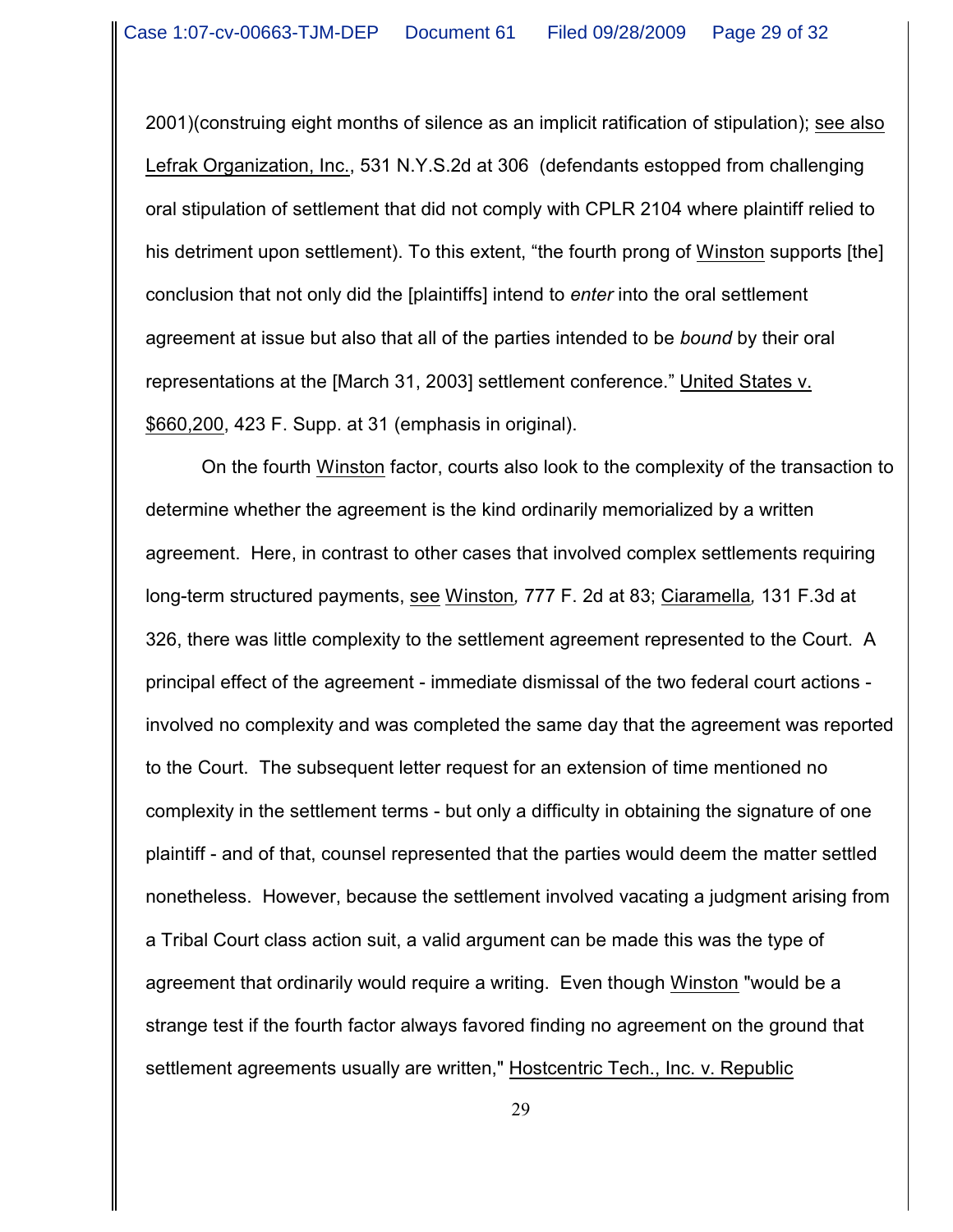Thunderbolt, LLC*,* 2005 WL 1377853, at \*9 (S.D.N.Y. June 9, 2005), the Court concludes that "this factor, viewed in the light most favorable to [Plaintiffs], is neutral as to whether the parties intended to be bound only by a writing." Powell, 497 F. 3d at 131.

#### **5. Judgment Dismissing Actions "Without Prejudice"**

The fact that the judgments called for dismissal of the actions "without prejudice" is immaterial to the determination of whether the parties had reached a binding oral settlement agreement for "with prejudice" dismissals of the federal actions. See United States v. \$660,200, 423 F. Supp. at 30 ("I find it immaterial to the enforcement of this settlement whether the docket entry for the settlement conference stated that the case was dismissed with or without prejudice.")(citing Reich v. Best Built Homes, Inc.*,* 895 F. Supp. 47, 48, 50 (W.D.N.Y.1995) (enforcing settlement that was agreed to orally on the record and "dismissed without prejudice")). The uncontradicted evidence indicates that the oral representation to Magistrate Judge Peebles was that the parties had reached settlement and that, *inter alia*, the federal court actions would be dismissed "with prejudice" by a stipulation of discontinuance. The exchange of settlement documents between the parties, both before and after the March 31, 2003 settlement conference, provides further support for this proposition. These documents, which were circulated between the parties' attorneys, unequivocally indicated that the parties had reached an agreement that the federal and state court actions, including Arquette II, would be dismissed "with prejudice" by a Stipulation of Discontinuance. There was no request to change this provision which remained in the final draft that was signed by all but one of the Arquette Parties.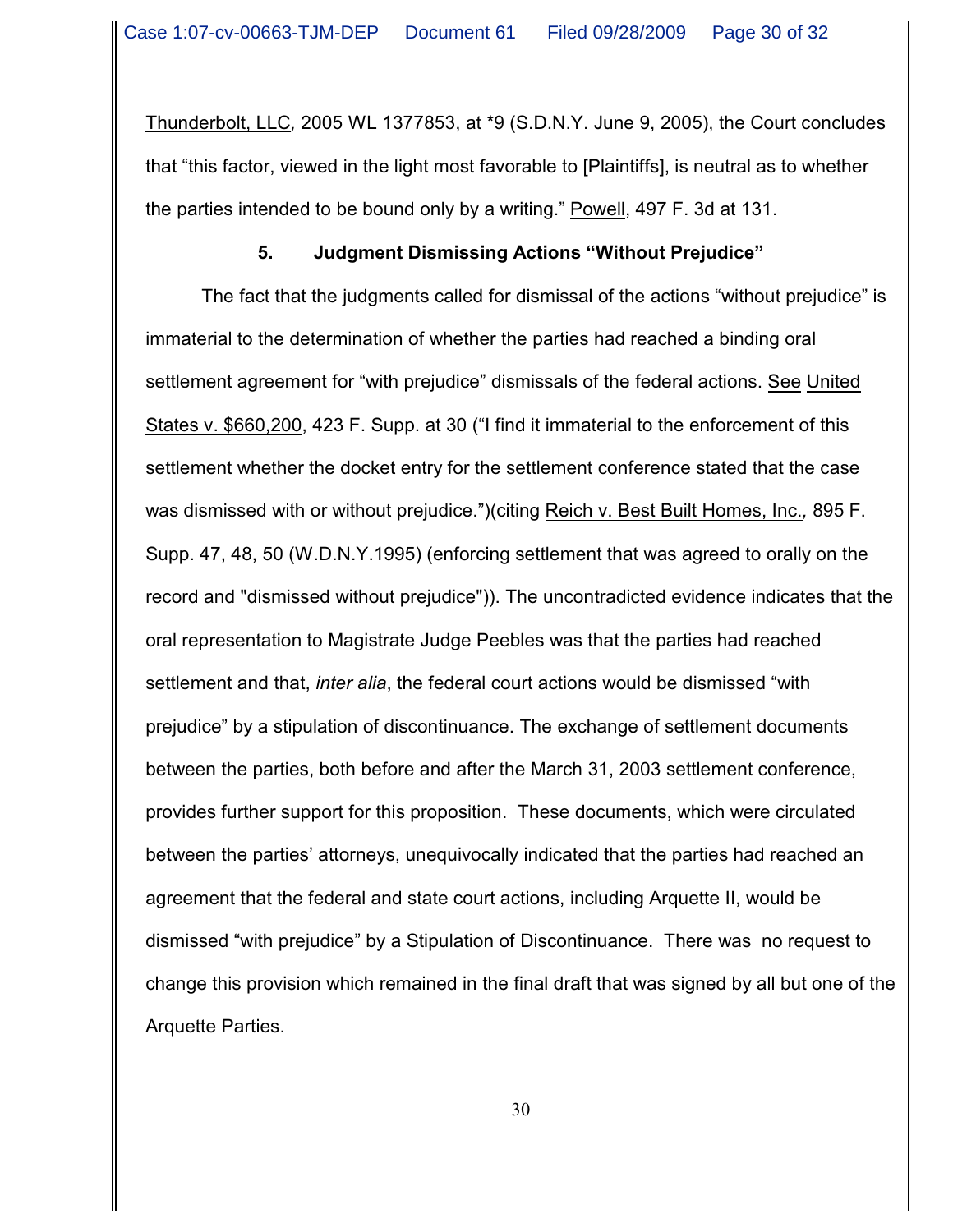To the extent the dismissal judgments entered on March 31, 2003 stated that the dismissals were "without prejudice," the judgments could be read as inartfully dismissing the actions with the "without prejudice" language applying *only* to the three month period in which either the "with prejudice" Stipulations of Discontinuance would be filed or a motion would be made to revive the actions "upon cause shown that the settlement has not been completed and further litigation is necessary." See Pltf. L.R. 7.1(a)(3) Response, ¶ 10 ("[T]his Court retained jurisdiction to vacate the order and reopen the case within three months upon cause shown that the settlement had not been completed and further litigation was necessary."). Regardless of any ambiguity that may exist in the judgment, that ambiguity does not trump the substance of the actual oral agreement reached by the parties.

#### **6. Conclusion**

 A balancing of the Winston factors tips decidedly in favor of the conclusion that a binding oral settlement agreement was reached on March 31, 2003 ending the litigation in this Court over the Tribal Court Judgment. "[T]o protect the parties appearing before it, to preserve the integrity of an action, to maintain its ability to render a final judgment and to ensure the administration of justice," Haitian Ctrs.*,* 817 F. Supp. at 337, the Court finds that the prior actions were finally dismissed by virtue of the oral settlement agreement entered on March 31, 2003. See Mone, 2001 WL 1518263, at \*1 (finding that the action had been settled even though the formal stipulation was never submitted where defense counsel wrote the court confirming a conversation with the judge's law clerk that the matter had been settled and stating that a formal stipulation would be drafted and forwarded to